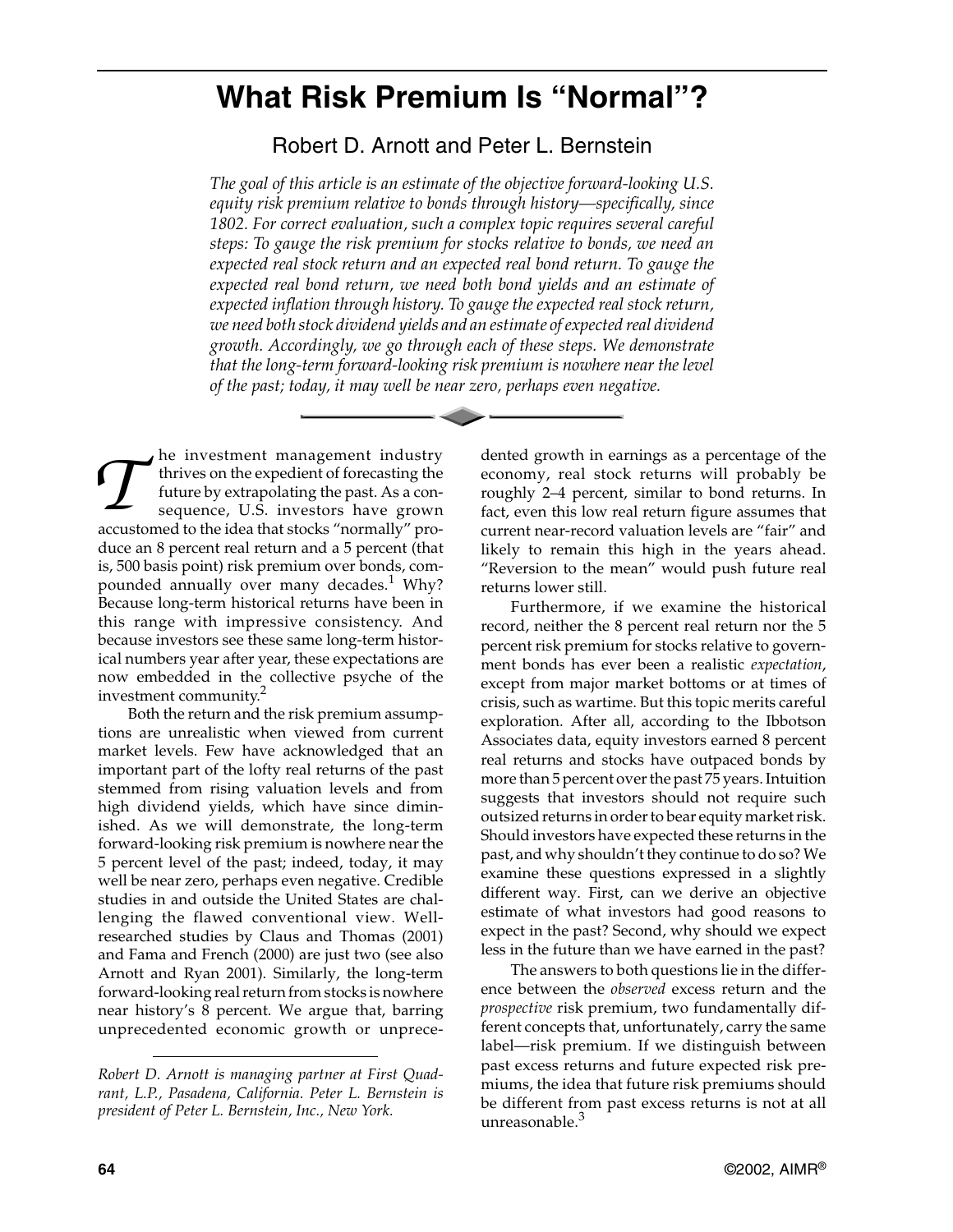This complex topic requires several careful steps if it is to be evaluated correctly. To gauge the risk premium for stocks relative to bonds, we need an expected real bond return and an expected real stock return. To gauge the expected real bond return, we need both bond yields and an estimate of expected inflation through history. To gauge the expected real stock return, we need both stock dividend yields and an estimate of expected real dividend growth. Accordingly, we go through each of these steps, in reverse order, to form the building blocks for the final goal—an estimate of the objective forward-looking equity risk premium relative to bonds through history.

## **Has the Risk Premium Natural Limits?**

For equities to have a zero or negative risk premium relative to bonds would be unnatural because stocks are, on average over time, more volatile than bonds. Even if volatility were not an issue, stocks are a secondary call on the resources of a company; bondholders have the first call. Because the risk premium is usually measured for corporate stocks as compared with government debt obligations (U.S. T-bonds or T-bills), the comparison is even more stark. Stocks should be priced to offer a superior return relative to *corporate* bonds, which should offer a premium yield (because of default risk and tax differences) relative to T-bonds, which should typically offer a premium yield (because of yieldcurve risk) relative to T-bills. After all, long bonds have greater duration—hence, greater volatility of price in response to yield changes—so a capital loss is easier on a T-bond than on a T-bill.

In other words, the current circumstance, in which stocks appear to have a near-zero (or negative) risk premium relative to government bonds, is abnormal in the extreme. Even if we add 100 bps to the risk premium to allow for the impact of stock buybacks, today's risk premium relative to the more relevant corporate bond alternatives is still negligible or negative*.* This facet was demonstrated in Arnott and Ryan and is explored further in this article.

If zero is the natural minimum risk premium, is there a natural maximum? Not really. In times of financial distress, in which the collapse of a nation's economy, hyperinflation, war, or revolution threatens the capital base, expecting a large reward for exposing capital to risk is not unreasonable. Our analysis suggests that the U.S. equity risk premium approached or exceeded 10 percent during the Civil War, during the Great Depression, and in the wake of World Wars I and II. That said, however, it is difficult to see how one might objectively measure the forward-looking risk premium in such conditions.

A 5 percent excess return on stocks over bonds compounds so mightily over long spans that most serious fiduciaries, if they believed stocks were going to earn a 5 percent risk premium, would not even consider including bonds in a portfolio with a horizon of more than a few years: The probabilities of stocks outperforming bonds would be too high to resist.<sup>4</sup> Hence, under so-called normal conditionsencompassing booms and recessions, bull and bear markets, and "ordinary" economic stresses—a good explanation is hard to find for why expected longterm real returns should ever reach double digits or why the expected long-term risk premium of stocks over bonds should ever exceed about 5 percent. These upper bounds for expected real returns or for the risk premium, unlike the lower bound of zero, are "soft" limits; in times of real crisis or distress, the sky's the limit.

## **Expected versus "Hoped-For" Returns**

Throughout this article, we deal with *expected* returns and *expected* risk premiums. This concept is rooted in objective data and defensible expectations for portfolio returns, rather than in the returns that an investor might *hope* to earn. The distinction is subtle; both represent expectations, but one is objective and the other subjective. Even at times in the past when valuation levels were high and when stockholders would have had no objective reason to expect any growth in real dividends over the long run, hopes of better-than-market short-term profits have always been the primary lure into the game.<sup>5</sup>

When we refer to expected returns or expected risk premiums, we are referring to the estimated future returns and risk premiums that an objective evaluation—based on past rates of growth of the economy, past and prospective rates of inflation, current stock and bond yields, and so forth—might have supported at the time. We explicitly do not include any extrapolation of past returns per se, because past returns are driven largely by changes in valuation levels (e.g., changes in yields), which in an efficient market, investors should not expect to continue into the indefinite future. By the same token, we explicitly do not presume any reversion to the mean, in which high yields or low yields are presumed to revert toward historical norms. We presume that the current yield is "fair" and is an unbiased estimator of future yields, both for stocks and bonds.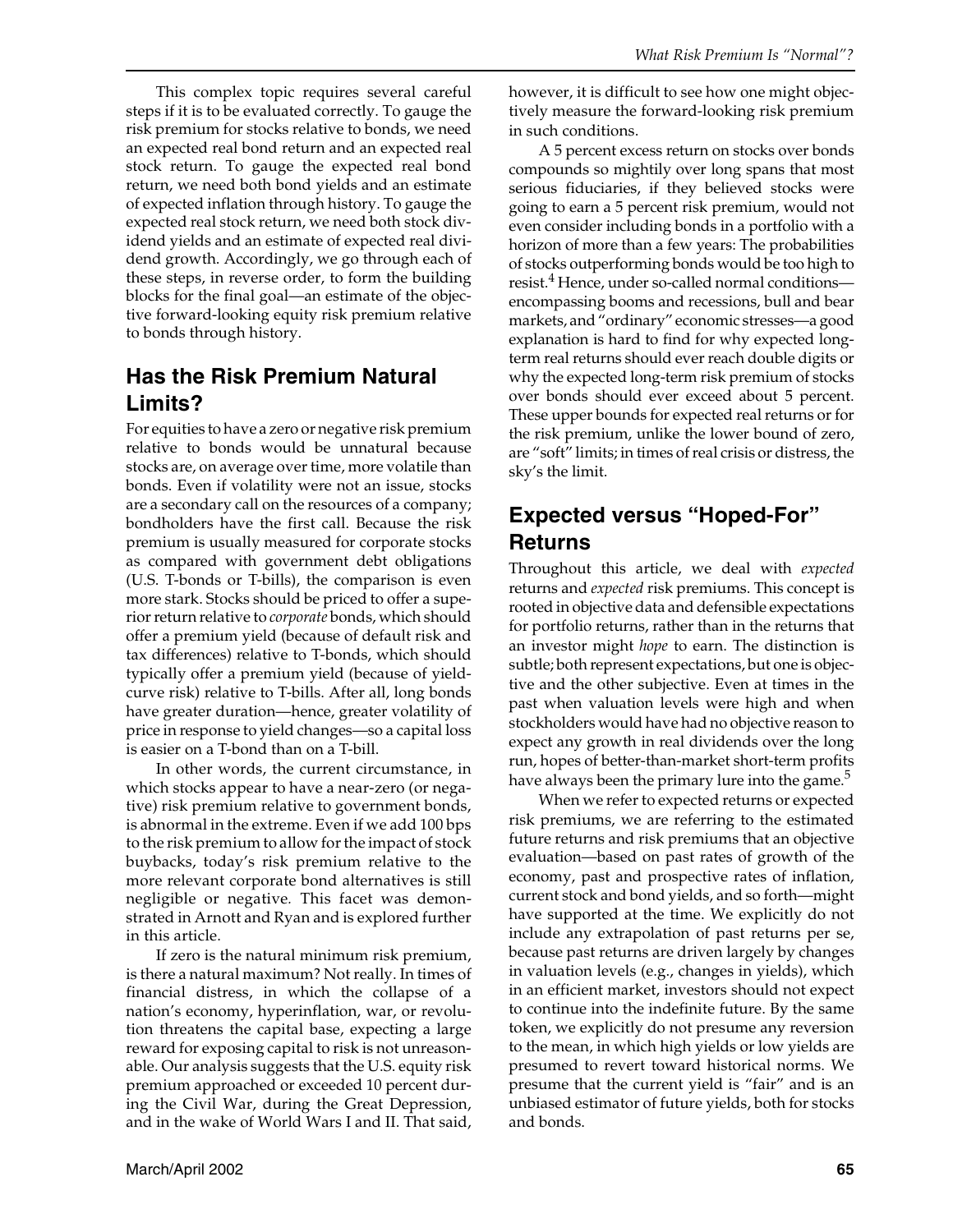Few investors subjectively expect returns as low as the objective returns produced by this sort of analysis. In a recent study by Welch (2000), 236 financial economists projected, on average, a 7.2 percent risk premium for stocks relative to T-bills over the next 30 years. If we assume that T-bills offer the same 0.7 percent real return in the future that they have offered over the past 75 years, then stocks must be expected to offer a compounded geometric average real return of about 6.6 percent.<sup>6</sup> Given a dividend yield of roughly 1.5 percent in 1998–1999, when the survey was being carried out, the 236 economists in the survey were clearly presuming that dividend and earnings growth will be at least 5 percent a year above inflation, a rate of real growth three to five times the long-term historical norm and substantially faster than plausible long-term economic growth.

Indeed, even if investors take seriously the real return estimates and risk premiums produced by the sort of objective analysis we propose, many of them will continue to believe that their own investments cannot fail to do better. Suppose they agree with us that stocks and bonds are priced to deliver 2–4 percent real returns before taxes. $7$  Do they believe that *their* investments will produce such uninspired pretax real returns? Doubtful. If these kinds of projections were taken seriously, markets would be at far different levels from where they are. Consequently, if these objective expectations are correct, most investors will be wrong in their (our?) subjective expectations.

### **What Were Investors Expecting in 1926**

Are we being reasonable to suggest that, after a 75-year span with 8 percent real stock returns and a 5 percent excess return over bonds (the Ibbotson findings), an 8 percent real return or a 5 percent risk premium is abnormal? Absolutely. The relevant question is whether the investors of 1926 would have had reason to *expect* these extraordinary returns. In fact, they would not. What they got was different from what they should have expected, which is a normal result in a world of uncertainty.

At the start of 1926, the beginning of the returns covered in the Ibbotson data, investors had no reason to expect the 8 percent real returns that have been earned over the past 75 years nor that these returns would provide a 5 percent excess return over bonds. As we will describe, these outcomes were the consequence of a series of historical accidents that uniformly helped stocks and/or helped the risk premium.

Consider what investors might objectively have expected at the start of 1926 from their long-term investments in stocks and bonds*.* In January that year, government bonds were yielding 3.7 percent. The United States was on a gold standard, government was small relative to the economy as a whole, and the price level of consumer goods, although volatile, had been trendless throughout most of U.S. history up to that moment; thus, inflation expectations were nil. It was a time of relative stability and prosperity, so investors would have had no reason to expect to receive less than this 3.7 percent government bond yield. Accordingly, the *real* return that investors would have expected on their government bonds was 3.7 percent, plain and simple.

Meanwhile, the dividend yield on stocks was 5.1 percent. We can take that number as the starting point to apply the sound theoretical notion that the real return on stocks is equal to

- the dividend yield
- plus (or minus) any change in the real dividend (now viewed as participation in economic growth)
- plus (or minus) any change in valuation levels, as measured by P/E multiples or dividend yields.

What did the investors expect of stocks in early 1926? The time was the tail end of the era of "robber baron" capitalism. As Chancellor (1999) observed, investors were accustomed to the fact that company managers would often dilute shareholders' returns if an enterprise was successful but that the shareholder was a full partner in any business decline. More important was the fact that the long-run history of the market was trendless. Thoughts of longterm economic growth, or long-run capital appreciation in equity holdings, were simply not part of the tool kit for return calculations in those days.

Investors generally did not yet consider stocks to be "growth" investments, although a few people were beginning to acknowledge the full import of Smith's extraordinary study *Common Stocks as Long-Term Investments*, which had appeared in 1924. Smith demonstrated how stocks had outperformed bonds over the 1901–22 period.<sup>8</sup> His work became the bible of the bulls as the bubble of the late 1920s progressed. Prior to 1926, however, investors continued to follow J.P. Morgan's dictum that the market would fluctuate, a traditional view hallowed by more than 100 years of stock market history. In other words, investors had no *trend* in mind. The effort was to buy low and to sell high, period.

Assuming that markets were fairly priced in early 1926, investors should have expected little or no benefit from rising valuation levels. Accordingly, the real long-term return that stock investors could reasonably have expected on average, or from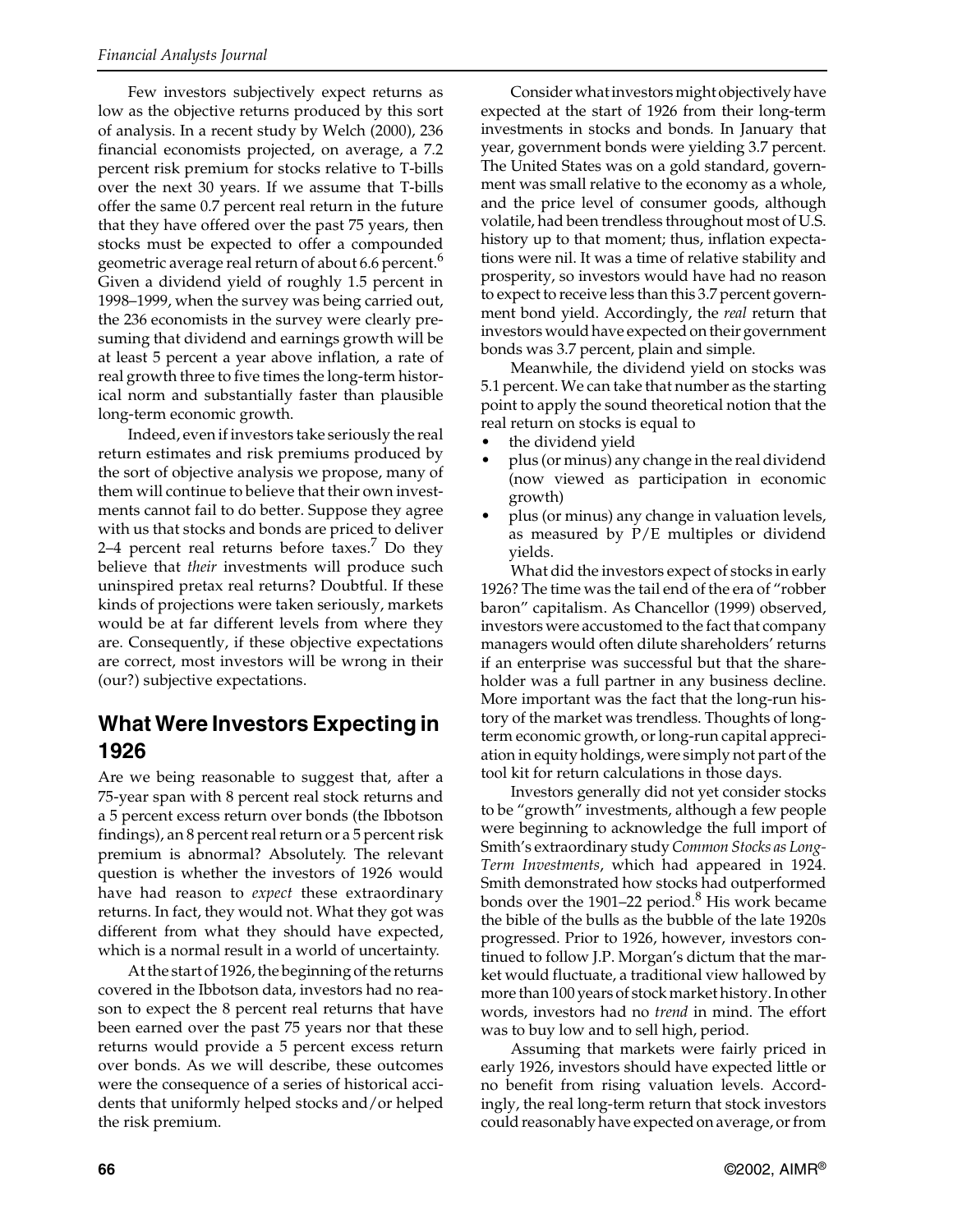the market as a whole, was the 5.1 percent dividend yield, give or take a little. Thus, stock investors would have expected roughly a 1.4 percent risk premium over bonds, not the 5 percent they actually earned in the next 75 years. The market exceeded objective expectations as a consequence of a series of historical accidents:

- *Historical accident #1: Decoupling yields from real yields.* The Great Depression (roughly 1929– 1939) introduced a revolutionary increase in the role of government in peacetime economic policy and, simultaneously, drove the United States (and just about the rest of the world) off the gold standard. As prosperity came back in a big way after World War II, expected inflation became a normal part of bond valuation. This change created a one-time shock to bonds that decoupled nominal yields from real yields and drove nominal yields higher even as real yields fell. Real yields at year-end 2001 were 3.4 percent (the Treasury Inflation-Indexed Securities, commonly called TIPS, yield<sup>9</sup>), but nominal yields were 5.8 percent. This rise in nominal yields (with real yields holding steady) has cost bondholders 0.4 percent a year over 75 years. That accident alone accounts for nearly onetenth of the 75-year excess return for stocks relative to bonds.
- *Historical accident #2: Rising valuation multiples.* Between 1926 and 2001, stocks rose from a valuation level of 18 times dividends to nearly 70 times dividends. This fourfold increase in the value assigned to each dollar of dividends contributed 180 bps to annual stock returns over the past 75 years, even though the entire increase occurred in the last 17 years of the period (we last saw 5.1 percent yields in 1984). This accident explains fully one-third of the 75-year excess return.
- *Historical accident #3: Survivor bias.* Since 1926, the United States has fought no wars on its own soil, nor has it experienced revolution. Four of the fifteen largest stock markets in the world in 1900 suffered a total loss of capital, a –100 percent return, at some point in the past century. The markets are China, Russia, Argentina, and Egypt. Two others came close—Germany (twice) and Japan. Note that war or revolution can wipe out bonds as easily as stocks (which makes the concept of "risk premium" less than relevant). U.S. investors in early 1926 would *not* have considered this likelihood to be zero, nor should today's true long-term investor.
- *Historical accident #4: Regulatory reform.* Stocks have gone from passing relatively little economic growth through to shareholders to passing much of the economic growth through

to shareholders. This shift has led to 1.4 percent a year growth in real dividend payments and in real earnings since 1926. This accelerated growth in real dividends and earnings, which no one in 1926 could have anticipated, explains roughly one-fourth of the 75-year excess return.<sup>10</sup>

In short, the equity investors of 1926 probably expected to earn a real return little different from their 5.1 percent yield and expected to earn little more than the 140 bp yield differential over bonds. Indeed, an objective investor might have expected a notch less because of the greater frequency with which investors encountered dividend cuts in those days.

## **What Expectations Were Realistic in the Past?**

To gauge what risk premium an investor might have objectively expected in the longer run past, we need to (1) estimate the real return that investors might reasonably have expected from stocks, (2) estimate the real return that investors might reasonably have expected from bonds, and (3) take the difference. From this exercise, we can gauge what risk premium an investor might reasonably have expected at any point in history, not simply an isolated snapshot of early 1926. A brief review of the sources of stock returns over the past two centuries should help lay a foundation for our work on return expectations and shatter a few widespread misconceptions in the process. The sources of the data are given in Appendix A.<sup>11</sup>

**Step I: How Well Does Economic Growth Flow into Dividend Growth?** Over the past 131 years, since reliable earnings data became available in 1870, the average earnings yield has been 7.6 percent and the average real return for stocks has been 7.2 percent; this close match has persuaded many observers to the view (which is wholly consistent with finance theory) that the best estimate for real returns is, quite simply, the earnings yield. On careful examination, this hypothesis turns out to be wrong. In the absence of changing valuation levels, real returns are systematically *lower* than earnings yields.

**Figure 1** shows stock market returns since 1802 in a fashion somewhat different from that shown in most of the literature. The solid line in Figure 1 shows the familiar cumulative total return for U.S. equities since 1802, in which each \$100 invested grows, with reinvestment of dividends, to almost \$700 million in 200 years. To be sure, some of this growth came from inflation; as the line "Real Stock Return" shows, \$700 million will not buy what it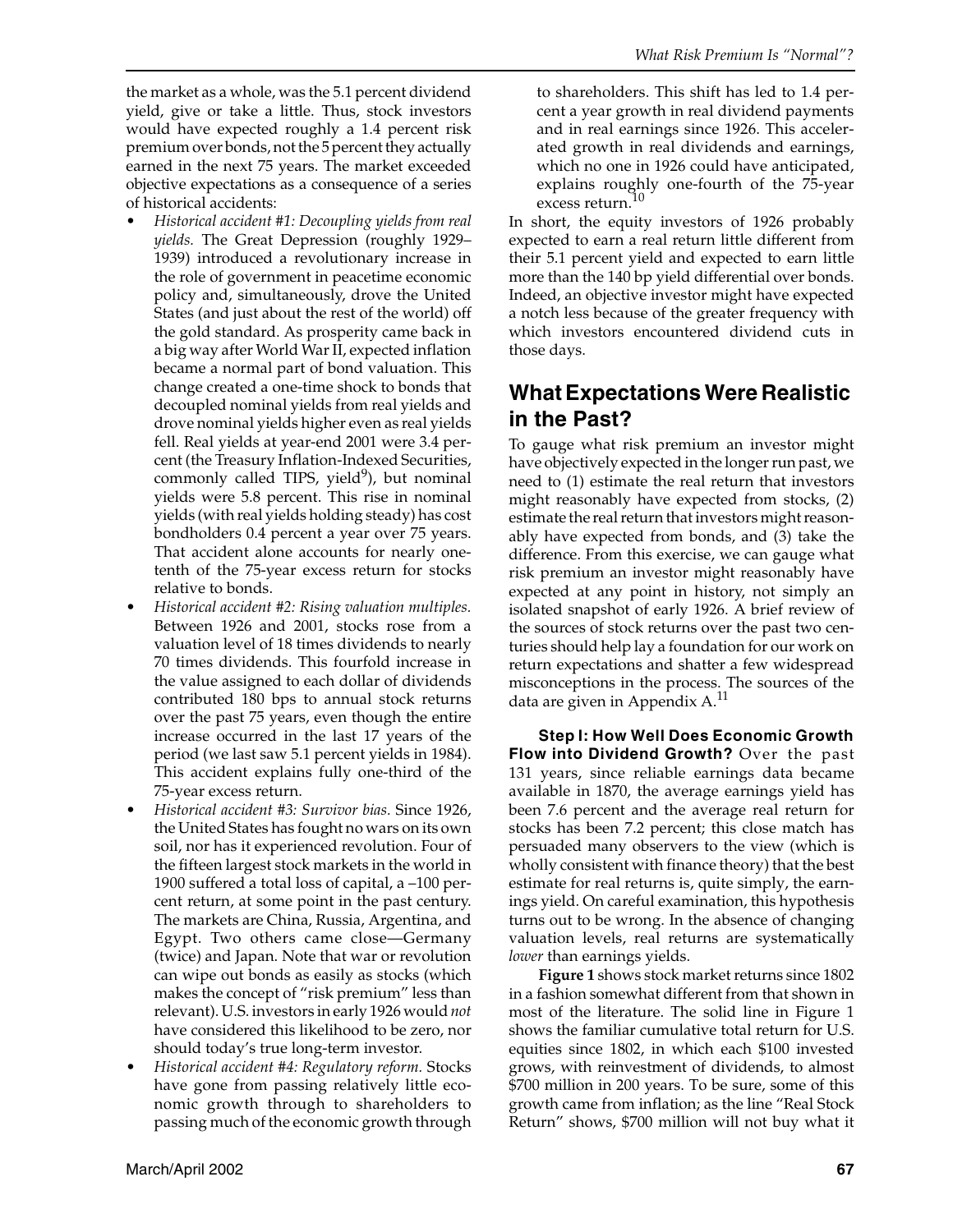

**Figure 1. Return from Inflation and Dividends: Growth of \$100, 1801–2001**

would have in 1802, when one could have purchased the entire U.S. GNP for less than that sum.<sup>12</sup> By removing inflation, we show in the "Real Stock Return" line that the \$100 investment grew to "only" \$37 million. Thus, adjusted for inflation, our fortune is much diminished but still impressive. Few portfolios are constructed without some plans for future spending, and the dividends that stocks pay are often spent. So, the "Real Stock Price Index" line shows the wealth accumulation from price appreciation alone, net of inflation and dividends. This bottom line (literally and figuratively) reveals that stocks have risen just 20-fold from 1802 levels. Put another way, if an investor had placed \$100 in stocks in 1802 and received and spent the average dividend yield of 4.9 percent for the next 200 years, his or her descendants would today have a portfolio worth \$2,099, net of inflation. So much for our \$700 million portfolio!

Worse, the lion's share of the growth from \$100 to \$2,099 occurred in the massive bull market from 1982 to date. In the 180 years from 1802 to the start of 1982, the real value of the \$100 portfolio had grown to a mere \$400. If stocks were priced today at the same dividend yields as they were in 1802 and 1982, a yield of 5.4 percent, the \$100 portfolio would be worth today, net of inflation and dividends, just \$550. These data put the lie to the conventional view that equities derive most of their returns from capital appreciation, that income is far less important, if not irrelevant.

**Figure 2** allows a closer look at the link between equity price appreciation and economic growth. It shows that the growth in share prices is much more closely tied to the growth in real *per capita* GDP (or GNP) than to growth in real GDP per se. The solid line shows that, compounding at about 4 percent in the 1800s and 3 percent in the 1900s, the economy itself delivered an impressive 1,000-fold growth.



**Figure 2. The Link between Stock Prices and Economic Growth, 1802–2001**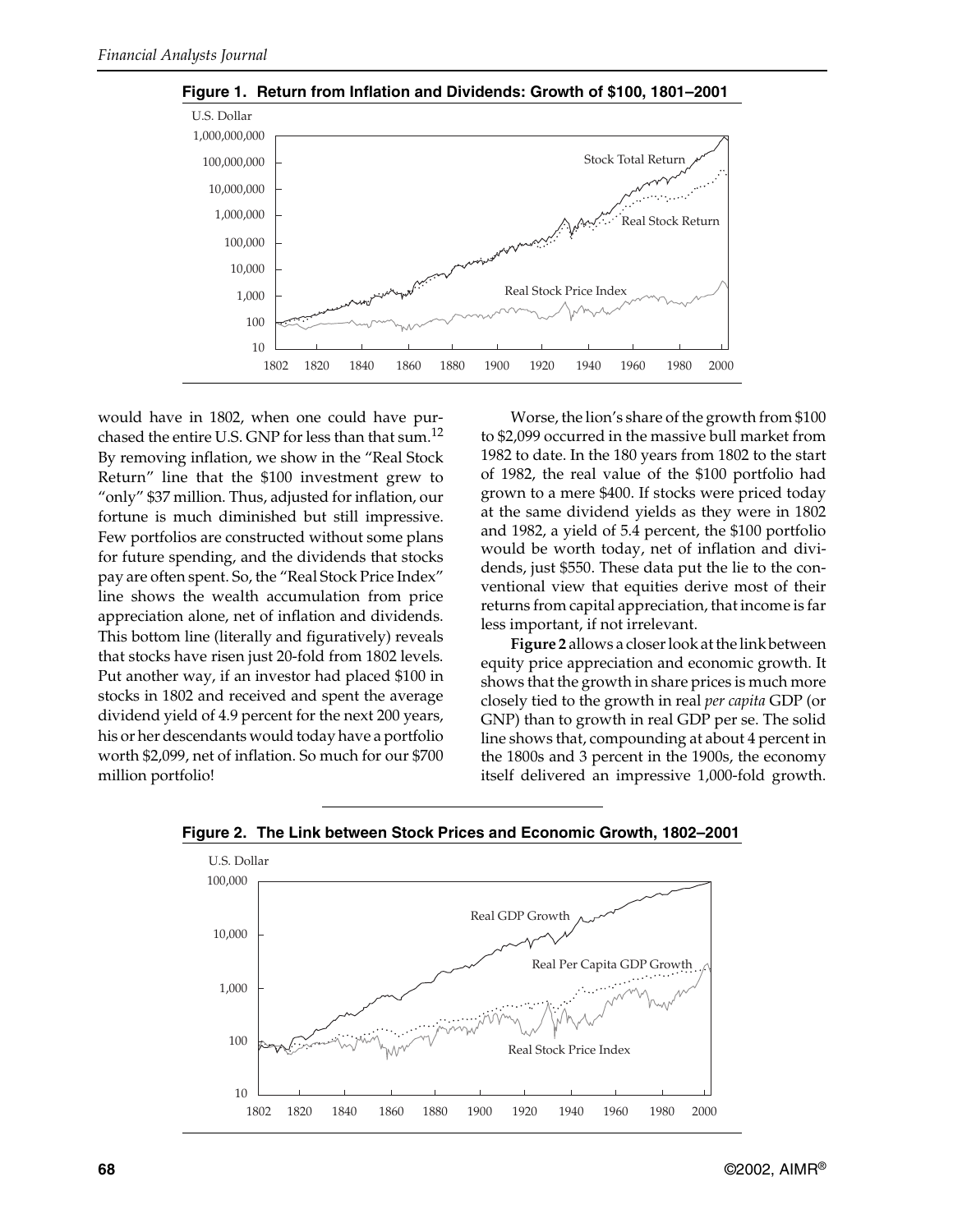But net of inflation and dividend distributions, stock prices (the same "Real Stock Price Index" line in Figure 1) fell far behind, with cumulative real price appreciation barely 1/50 as large as the real growth in the economy itself.

How can this be? Can't shareholders expect to participate in the growth of the economy? No. Shareholders can expect to participate *only in the growth of the enterprises they are investing in*. An important engine for economic growth is the creation of new enterprises. The investor in today's enterprises does not own tomorrow's new enterprises—not without making a separate investment in those new enterprises with new investment capital.

Finally, the "Real Per Capita GDP Growth" line in Figure 2 shows the growth of the economy measured net of inflation *and population growth.* This growth in real per capita GDP tracks much more closely with the real price appreciation of stocks (the bottom line) than does real GDP itself.

Going one step further, **Figure 3** shows the internal growth of real dividends—that is, the growth that an index fund would expect to see in its own real dividends in the absence of additional investments, such as reinvestment of dividends. $^{13}$ Real dividends exhibit *internal* growth that is similar to the growth in real per capita GDP. Because growth in per capita GDP is a measure of productivity growth, the internal growth that can be sustained in a diversified market portfolio should closely match the growth of *productivity* in the economy, not the growth in the economy per se. Therefore, the dotted line traces per capita real GDP growth, the "Real Stock Price Index" line shows real stock prices, and the bottom line shows real dividends ( $\times$  10).<sup>14</sup> Figure 3 reveals the remarkable resemblance between real dividend growth and growth in real per capita GDP.

When we measure the internal growth of real dividends as in Figure 3, we see that real dividends have risen a modest fivefold from 1802 levels. In other words, the real dividends for a \$100 portfolio invested in 1802 have grown merely 0.9 percent a year net of inflation. To be sure, the price assigned to each dollar of dividends has quadrupled, which leads to the 20-fold real price gain in the 200 years.

Although real dividends have tracked remarkably well with real per capita GDP, they have consistently fallen short of GDP gains. Not only have real dividends failed to match real GDP growth (as many equity investors seem to think is a *minimal* future growth rate for earnings and dividends), they have even had a modest shortfall, at an average of about 70 bps a year, relative to per capita economic growth.

In short, more than 85 percent of the return on stocks over the past 200 years has come from (1) inflation, (2) the dividends that stocks have paid, and (3) the rising valuation levels (rising P/Es and falling dividend yields) since 1982, not from growth in the underlying fundamentals of real dividends or earnings.<sup>15</sup> Furthermore, real dividends and real per capita GDP both grew faster in the 20th century than in the 19th century. Conversely, GDP grew faster in the 19th century than in the 20th century, *unless* we convert to per capita GDP.

Many observers think that earnings growth is far more important than dividend growth. We respectfully disagree. As noted by Hicks (1946), "... any increase in the present value of prospective net receipts must raise profits." In other words, properly stated, earnings should represent a proportional share of the net present value of all future



**Figure 3. Dividends and Economic Growth, 1802–2001**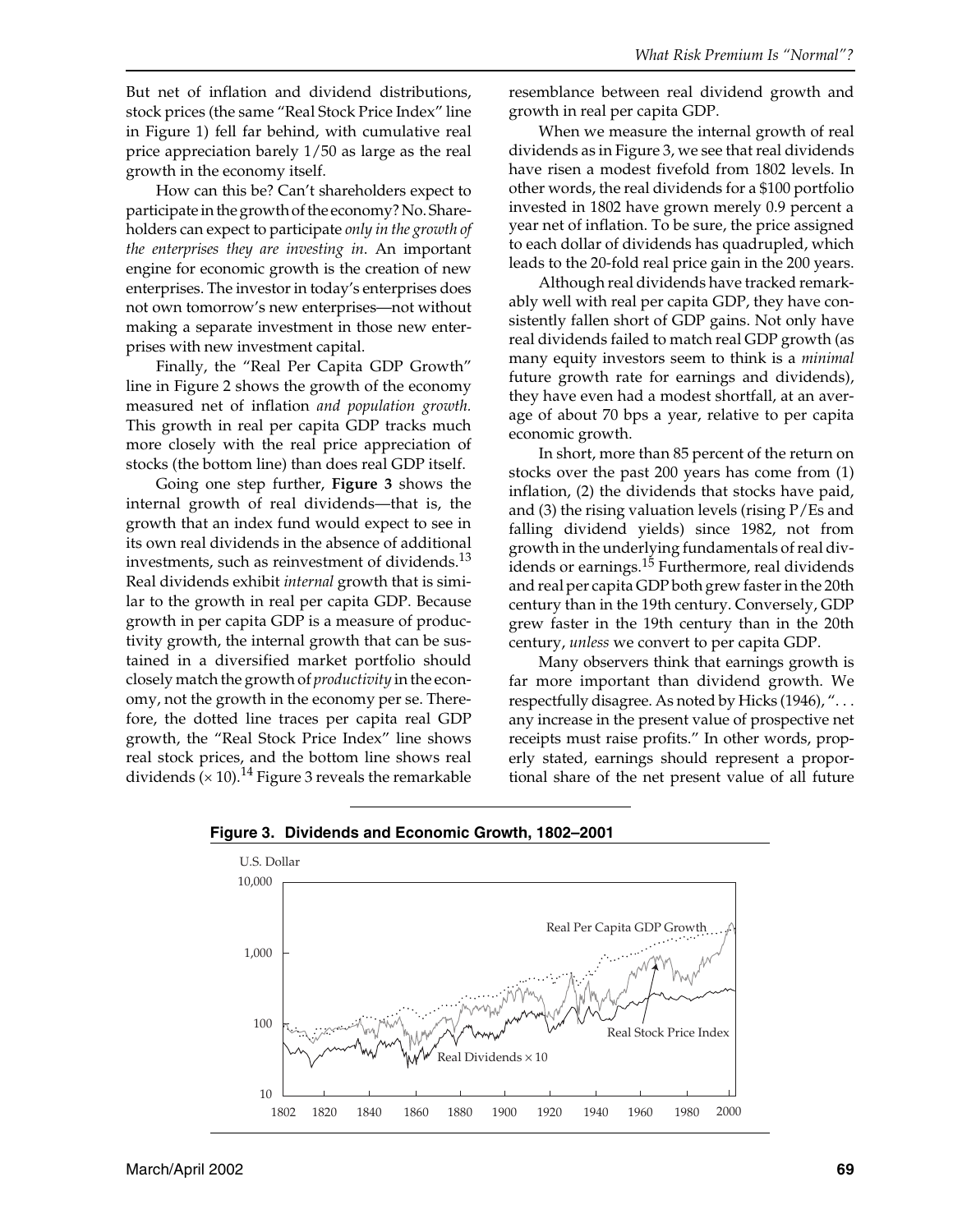profits. The problem is that reported earnings often do not follow this theoretical definition. For example, negative earnings should almost never be reported, yet reported operating losses are not uncommon. Furthermore, the quality of earnings reports prior to the advent of the U.S. SEC is doubtful at best; worse, we were unable to find any good source for earnings information prior to 1870. Accordingly, the dividend is the one reliable aspect of stock ownership over the past two centuries. It is the cash income returned to the shareholders; it is the means by which the long-term investor earns most of his or her internal rate of return. Finally, with earnings growth barely 0.3 percent faster than dividend growth over the past 131 years, an analysis based on earnings would reach conclusions nearly identical to our conclusions based on dividends.

Finance theory tells us that capital is fungible; that is, equity and debt, retained earnings and dividends—all should flow to the best use of capital and should (in the absence of tax-related arbitrages and other nonsystematic disruptions) produce a similar risk-adjusted return on capital. Thus, the retained earnings should deliver a return similar to the return an investor could have earned on that capital had it been paid out as dividends. Consider an example: If a company has an earnings yield of 5 percent (corresponding to a P/E of 20), it can pay out all of the earnings and thereby deliver a 5 percent yield to the shareholder. The real value of the company should not be affected by this full earnings distribution (unless the earnings are themselves being misstated), so the 5 percent earnings yield should also be the expected real return. Now, if the company, instead, pays a 2 percent yield and retains earnings worth 3 percent of the stock price, the company ought to achieve 3 percent real growth in earnings; otherwise, it should have distributed the cash to the shareholders. How does this theory stand up to reality?

Over the past 200 years, dividend yields have averaged 4.9 percent, yet real returns have been far higher, 6.6 percent. Since 1870, earnings yields have averaged 7.6 percent, close to the real returns of 7.2 percent over that span. This outcome is consistent with the notion of fungible capital, that the return on capital reinvested in an enterprise ought to match the return an investor might otherwise have earned on that same capital if it had been distributed as a dividend. However, if we take out the changes in valuation levels since 1982 (regardless of whether dividend yields or P/Es are used for those levels), the close match between earnings yield and real stock returns evaporates.

Moreover, with an average earnings yield of 7.6 percent and an average dividend yield of 4.7 percent since 1871, the average "retained earnings yield" has been nearly 3 percent. This retained earnings yield should have led to real earnings and dividend growth of 3 percent; otherwise, management ought to have paid this money out to the shareholders. Instead, real dividends and earnings grew at annual rates of, respectively, 1.2 percent and 1.5 percent. Where did the money go? The answer is that during the era of "pirate capitalism," success often led to dilution: Company managers issued themselves more stock!<sup>16</sup>

Furthermore, retained earnings often chase poor internal reinvestment opportunities. If existing enterprises experienced only 1.2–1.5 percent internal growth of real dividends and earnings in the past two centuries, most of the 3.6 percent economic growth the United States has enjoyed has clearly not come from reinvestment in existing enterprises. In fact, it has stemmed from entrepreneurial capitalism, from the creation of new enterprises. Indeed, dividends on existing enterprises have fallen relative to GDP growth by approximately 100-fold in the past 200 years.<sup>17</sup>

The derring-do of the pirate capitalists of the 19th and early 20th centuries is not the only or even the most compelling explanation for this phenomenon. All the data we used are from indexes, which are a particular kind of sampling of the market. Old companies fading from view lose their market weight as the newer and faster growing companies gain a meaningful share in the economy. The older enterprises often have the highest earnings yield and the worst internal reinvestment opportunities, but the new companies do not materialize in the indexes the minute they start doing business or even the minute they go public. When they do enter the index, their starting weight is often small.

Furthermore, an index need only change the divisor whenever a new enterprise is added, whereas we cannot add a new enterprise to our portfolio without cost. The index changing the divisor is mathematically the same as selling a little bit of *all other* holdings to fund the purchase of a new holding, but when we add a new enterprise to our portfolios, we must commit some capital to effect the purchase. Whether through reinvestment of dividends or infusion of new capital, this new enterprise cannot enter our portfolio through the *internal* growth of an existing portfolio of assets. In effect, we must rebalance out of existing stocks to make room for the new stock—which produces the natural dilution that takes place as a consequence of the creation of new enterprises in a world of entrepreneurial capitalism: The same dollar cannot own an existing enterprise and simultaneously fund a new enterprise.<sup>18</sup>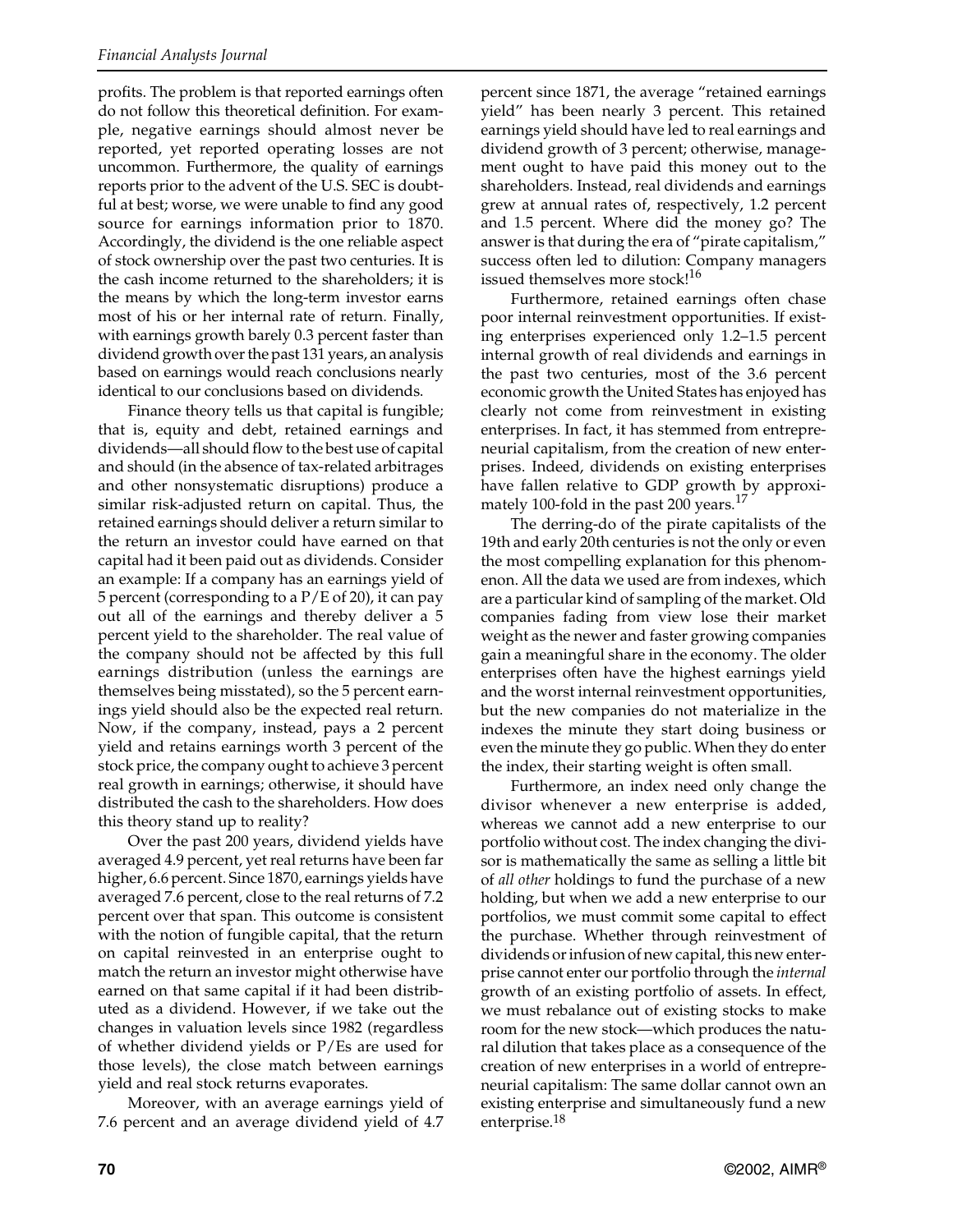The dynamics of the capitalist system inevitably lead to these kinds of results. Good business leads to expansion; in a competitive environment, expansion takes place on a wide scale; expansion on a wide scale intensifies the competitive environment; margins begin to decline; earnings growth slows; in time, earnings begin to decline; then, expansion slows, profit margins improve, and the whole thing repeats itself. We can see this drama playing out in the relationship between payout ratios in any given year and earnings growth: Since 1984, the payout ratio has explained more than half of the variation in five-year earnings growth rates with a *t*-statistic of 9.51.<sup>19</sup>

Few observers have noticed that much of the difference between stock dividend yields and the real returns on stocks can be traced directly to the upward revaluation of stocks since 1982. The historical data are muddied by this change in valuation levels—which is why we find the current fashion of forecasting the future by extrapolating the past to be so alarming. The earnings yield is a better estimate of future real stock returns than any extrapolation of the past. And the dividend yield plus a small premium for real dividend growth is even better, because in the absence of changes in valuation levels, the earnings yield systematically overstates future real stock returns.

If long-term real growth in dividends had been 0.9 percent, real stock returns would have been only 90 bps higher than the dividend yield if it were not for the enormous jump in the price-to-dividend ratio since 1982. Even if we adjust today's 1.4 percent dividend yield sharply upward to include "dividends by another name" (e.g., stock repurchases), making a case for real returns higher than the 3.4 percent currently available in the TIPS market would be a stretch.<sup>20</sup>

**Step II: Estimating Real Stock Returns.**

To estimate the historical equity risk premium, we must compare (1) a realistic estimate of the *expected* real stock return that objective analysis might have supported in past years with (2) the *expected* real bond return available at the time. Future long-term real stock return is defined  $as<sup>21</sup>$ 

$$
RSR(t) = DY(t) + RDG(t) + \Delta PD(t) + \varepsilon,
$$
\n(1)

where

- $DY(t)$  = percentage dividend yield for stocks at time *t*
- $RDG(t)$  = percentage real dividend growth rate over the applicable span starting at time *t*
- $\Delta P D(t)$  = percentage change in the price assigned to each dollar of dividends starting at time *t*

#### $\epsilon$  = error term for sources of return not captured by the three key constituents (this term will be small because it will reflect only compounding effects)

Viewed from the perspective of forecasting future real returns, the  $\Delta PD(t)$  term is a valuation term, which we deliberately exclude from our analysis. If markets exhibit reversion to the mean, valuation change should be positive when the market is inexpensive and negative when the market is richly priced. If markets are efficient, this term should be random. We choose not to go down the slippery slope of arguing valuation, even though we believe that valuation matters. Rather, we prefer to make the simplifying assumption that market valuations at any stage are "fair" and, therefore, that the real return stems solely from the dividend yield and real growth of dividends.

That said, the estimation process becomes more complex when we consider a sensible estimate for real dividend growth. For example, what real dividend growth rate might an investor in 1814 have expected on the heels of the terrible 1802–14 bear market and depression, during which real per capita GDP, real dividends, and real stock prices all contracted 40–50 percent? How can we objectively put ourselves in the position of an investor almost 200 years ago? For this purpose, we partition the real growth in dividends into two constituent parts, real economic growth and the growth of dividends relative to the economy.

Why not simply forecast dividend growth directly? Because countless studies have shown that analysts' forecasts are too optimistic, especially at market turning points. In fact, dividends (and earnings) in aggregate cannot grow as fast as the economy on a sustainable long-term basis, in large part because of the secular increase in shares outstanding and introduction of new enterprises. So, long-term dividend growth should be equal to long-term economic growth minus a haircut for dilution or entrepreneurial capitalism (the share of economic growth that is tied to new enterprises not yet available in the stock market) or plus a premium for hidden dividends, such as stock buybacks. So, real dividend growth is given by

$$
RDG(t) = RGDP(t) + DGR(t) + \varepsilon,
$$
\n(2)

where

- *RGDP*(*t*) = percentage real per capita GDP growth over the applicable span starting at time *t*
- $DGR(t)$  = annual percentage dilution of real GDP growth as it flows through to real dividends starting at time *t*
- $\epsilon$  = error term for compounding effects (it will be small)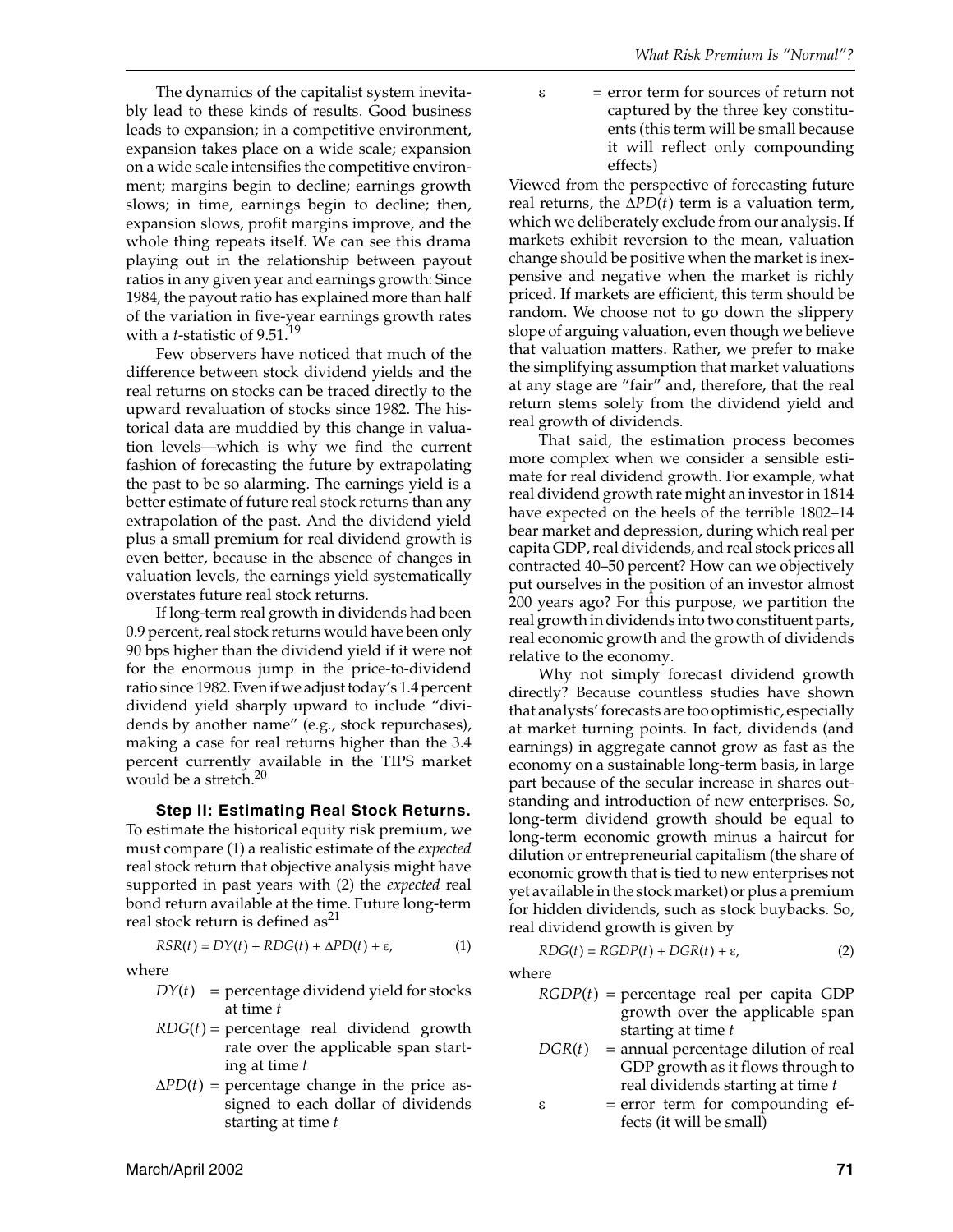Basically, in Equation 2, we are substituting *RGDP*(*t*) + *DGR*(*t*) for *RDG*(*t*) and rolling the ∆*PD*(*t*) term into the error term (to avoid getting into the debates about valuation and regression to the mean). With these two changes, and converting to an expectations model, our model for expected real stock market returns, *ERSR*, becomes

$$
ERSR(t) = EDY(t) + ERGDP(t) + EDGR(t),
$$
 (3)

where

- *EDY*(*t*) = *expected* percentage dividend yield for stocks at time *t*
- $ERGDP(t) = expected$  percentage real per capita GDP growth over the applicable span starting at time *t*
- *EDGR*(*t*) = *expected* annual percentage dilution of real per capita GDP growth as it flows through to real dividends starting at time *t*

A complication in this structure is the impact of recessions. In serious recessions, dividends are cut and GDP growth stops or reverses, possibly leading to a decline in even the long-term GDP growth. The result is a dividend yield that is artificially depressed, real per capita GDP growth that is artificially depressed, and long-term dividend growth relative to GDP growth that is artificially depressed, all three of which lead, in recessionary troughs, to understated expected real stock returns*.* The simplest way to deal with this issue is to use the last peak in dividends before a business downturn and the last peak in GDP before a business downturn in computing each of the three constituents of expected real stock returns.<sup>22</sup>

We illustrate how we constructed an objective real stock return forecast for the past 192 years in **Figure 4**; Panel A spans 1810 to 2001, and Panel B shows the same data after 1945. To explain these graphs, we will go through them line by line.

The easiest part of forecasting real stock returns, the "Estimated Real Stock Return" line in Figure 4, is the dividend yield: It is a known fact. We have adjusted dividends to correct for the artificially depressed dividends during recessions to get the *EDY*(*t*) term shown as the "Dividend Yield" line in Figure 4. This step allows us to avoid understating the equity risk premium in recessions when dividends are artificially depressed. This adjustment boosts the expected dividend yield slightly relative to the raw dividend yield because the deepest recessions are often deeper than the average recessions of the prior 40 years. Against an average dividend yield of 4.9 percent, we found an average *expected* dividend yield of 5.0 percent.

Most long-run forecasts of earnings or dividend growth ignore the simple fact that aggregate earnings and dividends in the economy cannot sustainably grow faster than the economy itself. If new enterprise creation and secondary equity offerings dilute the share of the economy held by the shareholders in existing enterprises, then one sensible way to forecast dividend growth is to forecast economic growth and then forecast how rapidly this dilution will take place. $^{23}$  Stated another way, we want to know how much *less* rapidly dividends (and earnings) on existing enterprises can grow than the economy at large. The sum of real economic growth less this shortfall is the real growth in dividends.

The resulting line, "Dilution of GDP Growth in Dividends," in the two graphs of Figure 4 represents the *EDGR*(*t*) term in our model (Equation 3). Note the persistent tendency for dividend growth to lag GDP growth: Real dividends have grown at 1 percent a year over the past 192 years, whereas the real economy has grown at 3.8 percent a year, and even real per capita GDP has grown at 1.8 percent a year. Why should real dividends have grown so much more slowly than the economy?

First, much of the growth in the economy has come from innovation and entrepreneurial capitalism. More than half of the capitalization of the Russell 3000 today consists of enterprises that did not exist 30 years ago. The 1971 buy-and-hold investor could not participate in this aspect of GDP growth or market growth because the companies did not exist. So, today's dividends and earnings on the existing companies from 1971 are only part of the dividends and earnings on today's total market.

Second, as was demonstrated in Bernstein (2001b), retained earnings are often not reinvested at a return that rivals externally available investments; earnings and dividend growth are faster when payout ratios are high than when they are low, perhaps because corporate managers are then forced to be more selective about reinvestment alternatives.<sup>24</sup>

Finally, as we have emphasized, corporate growth typically leads to more shares outstanding, which automatically imposes a drag on the growth in dividends per share.

As a sensible estimate of the future dividend/ GDP shortfall, the rational investor of any day might forecast dividend growth by using the prior 40-year shortfall in dividend growth relative to per capita GDP or might choose to use the cumulative (by now, 200-year) history. We chose the simple expedient of averaging the two.

The dilution effect we found from the 40-year and cumulative data for real dividends and real per capita GDP averages –60 bps. So, in the past 40 years, the dilution of dividend growth is almost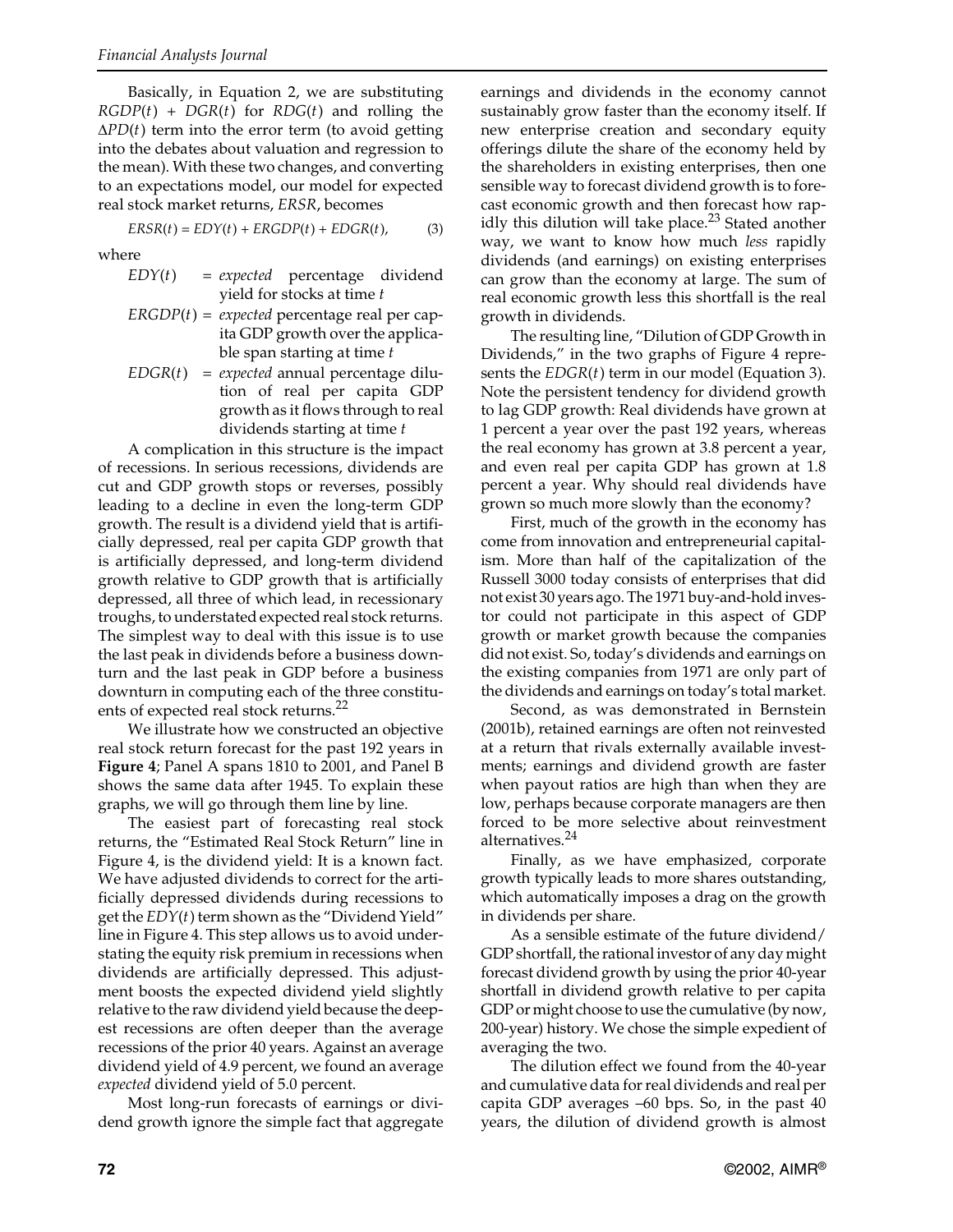

**Figure 4. Estimating Real Stock Returns**

exactly the same as the long-term average, –80 bps. With a standard deviation of just 0.5 percent, this shortfall of dividend growth relative to economic growth is the steadiest of any of the components of real stock returns or real bond returns. It has never been materially positive on a long-term sustained basis; it has never risen above +10 bps for any 40-year span in the entire history since 1810.

The history of dividend growth shows no evidence that dividends can ever grow materially faster than per capita GDP. Indeed, they almost always grow more slowly. Suppose real GDP growth in the next 40 years is 3 percent a year and population growth is 1 percent a year. These assumptions would appear to put an *upper limit* on real dividend growth at a modest 2 percent a year, far below consensus expectations. If the historical average dilution of dividend growth relative to real per capita GDP growth prevails, then the future real growth in dividends should be only about 1 percent, even with relatively robust, 2.5–3.0 percent, real GDP growth.

Now consider the third part of forecasting real stock returns in this fashion—the forecast of longterm real per capita GDP growth, *ERGDP*(*t*) in our model. How much real per capita GDP growth would an investor have expected at any time in the past 200 years? Again, a simple answer might come from the most recent 40 years' growth rate; another might come from the cumulative record going back as far as we have dividend and GDP data, to 1802. These historical data are shown in the "Real per Capita GDP Growth" line in Figure 4. And again, we chose the simple expedient of averaging the average of the two. Real per capita GDP growth has been remarkably stable over the past 200 years, particularly if we adjust it to correct for temporary dips during recessions. If we examine truly long-term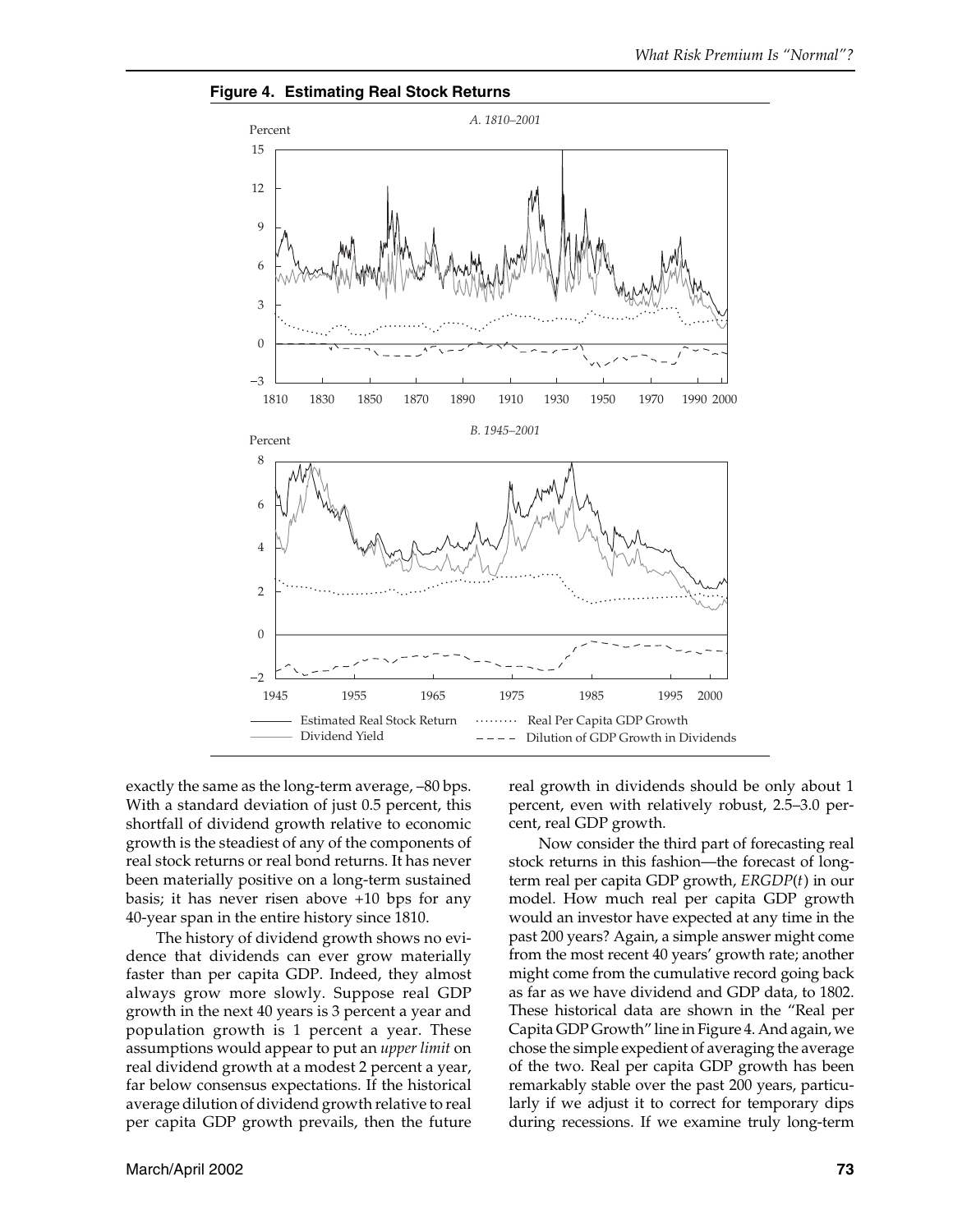results, the 40-year real growth rate in real per capita GDP has averaged 1.8 percent with a standard deviation of only 0.9 percent.<sup>25</sup>

Note from Figure 4 that the total economy grew faster during the 19th century than the 20th century whereas stock returns (and the underlying earnings and dividends) grew faster in the 20th century than the 19th. Why would the rapid growth of the 19th century flow through to the shareholder less than the slower growth of the 20th century? We see two possible answers. First, the base from which industrial growth started in the 19th century was so much smaller that much faster new enterprise creation occurred then than in the 20th century. Second, with nearly 3 percent growth in the population from 1800 to 1850, the growing talent and labor pool fueled a faster rate of growth than the 1.25 percent annual population growth rate of the most recent 50 years. It is not surprising that the pace of dilution, both from the creation of new enterprises and from secondary equity offerings, is faster when the population is growing faster. Population growth fuels growth in human capital, in available labor, and in both demand *and* supply of goods and services. As a result, when population growth is rapid, the pace of dilution of growth in the economy (as it flows through to a shareholder's earnings and dividends) is far more stable relative to real per capita GDP than relative to real GDP itself.

The simple framework we have presented for estimating real stock returns reveals few surprises. As Panels A and B of Figure 4 show, the expected stock return is the sum of the three constituent parts graphed in the other lines. We estimate that expected real stock returns for the past 192 years averaged about 6.1 percent with the following constituent parts: an expected yield averaging 5.0 percent plus real per capita GDP growth of 1.7 percent a year minus an expected *shrinkage* in dividends relative to real per capita GDP averaging –0.6 percent. Meanwhile, investors actually earned real returns of 6.8 percent. Most of this 70 bp difference from the 6.1 percent rational expectation over the past 192 years can be traced to the rise in valuation levels since 1982; the rest consists of the other happy accidents detailed previously.

Expectations for real stock returns have soared above 6 percent often enough that many actuaries even today consider 8 percent a "normal" real return for equities. Our estimate for real stock returns, however, exceeds 8 percent only during the depths of the Great Depression, in the rebuilding following the War of 1812, the Civil War, World War I, and World War II, and in the Crash of 1877. In the past 50 years, expected real stock returns above 7 percent have been seen only in the aftermath of World War II, when many investors still feared a return to Depression conditions, and in the depths of the 1982 bear market.

When viewed from the vantage point of this formulation for expected real stock returns, the full 192-year record shows that expected real stock returns fell below 3.5 percent only once before the late 1990s, at the end of 1961 just ahead of the difficult 1962–82 span, real stock prices fell by more than 50 percent. Since 1997, expected real stock returns have fallen well below the 1961 levels, where they remain at this writing.

This formulation for expected real stock returns reveals the stark paradigm shift that took place in the 1950s. Until then, the best estimate for real dividend growth was rarely more than 1 percent, so the best estimate for real stock returns was approximately the dividend yield plus 100 bps considerably less than the earnings yield! From the 1950s to date, as Panel B of Figure 4 shows, the shortfall of dividends relative to GDP growth improved (perhaps because the presence of the SEC discourages company managers from ignoring shareholder interests) and the real return that one could objectively expect from stocks finally and persuasively rose above the dividend yield. Today, it stands at almost twice the dividend yield, but it is still a modest 2.4 percent.

**Figure 5** shows the strong correlation between our formulation for expected real stock returns and the actual real returns that stocks have delivered over the subsequent 10-year span. The correlation is good—at 0.62 during the modern market era after World War II and 0.46 for the full 182 years.<sup>26</sup> If we test the correlation between this simple metric of expected real stock returns and the actual subsequent 20-year real stock returns (not shown), the correlations grow to 0.95 and 0.60 for the post-1945 period and the full 182 years, respectively.



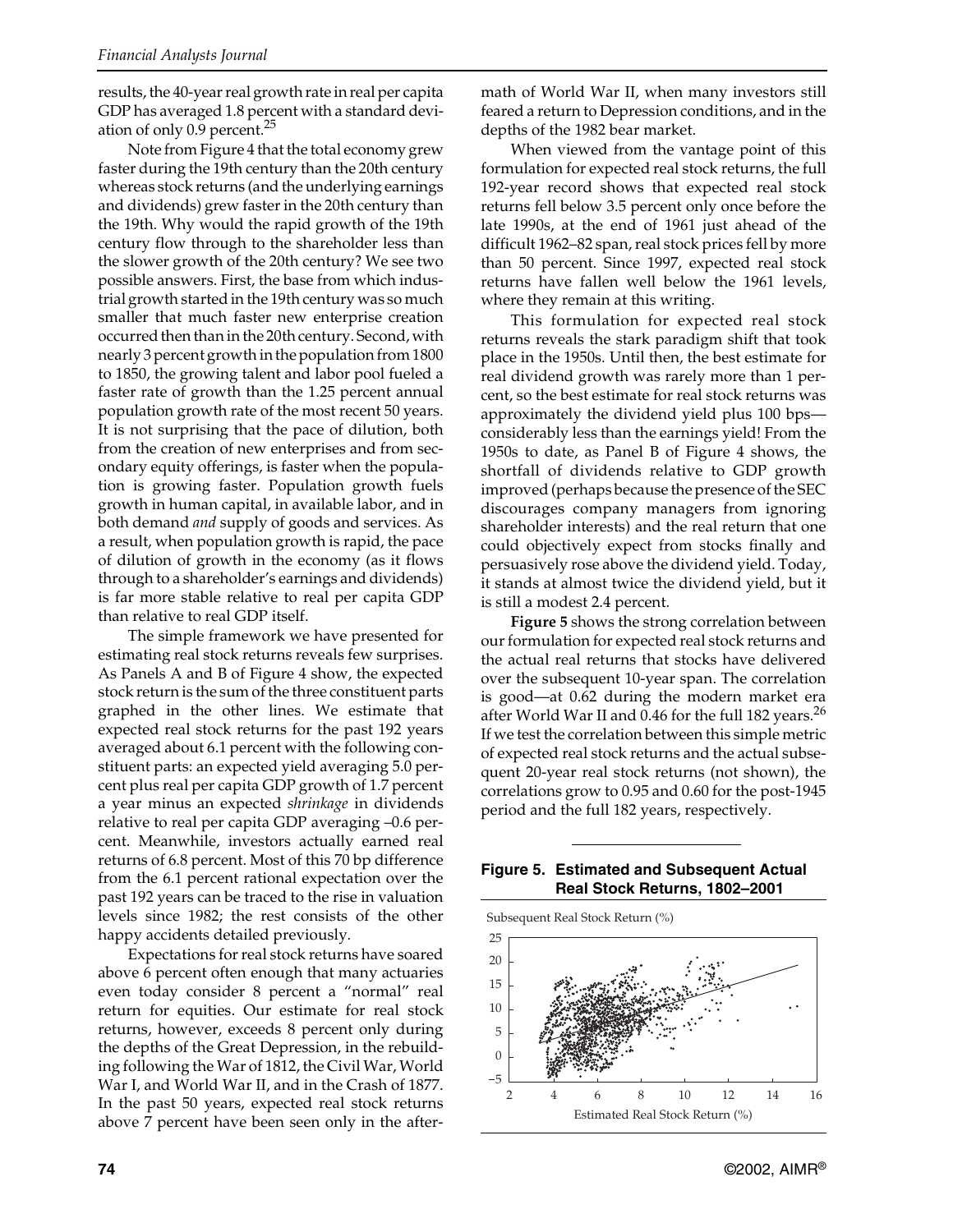The regression results given in Panel A **Table 1** show that the coefficient in the regression is larger than 1.00. So, that 100 bp increase in the expected real stock return, *ERSR*, is worth more than 100 bps in the subsequent 10-year actual real stock return, *RSR*. The implication is that some tendency for reversion to the mean does exist and that it will magnify the effect of unusually high or low expected real stock returns. This suggestion has worrisome implications for the recent record low levels for expected real stock returns.

Because rolling 10-year returns (and expected returns in our model) are highly serially correlated, the *t*-statistics given in Panel A of Table 1 are not particularly meaningful. One way to deal with overlapping data is to eliminate the overlap by using nonoverlapping samples—in this case, examining only our 19 nonoverlapping samples beginning December 1810. The Panel B results, with a coefficient larger than 1.00, confirm the previous results (and approach statistical significance, even with only 17 degrees of freedom). $27$  One worrisome fact, in light of the recent large real stock returns, is that the nonoverlapping real stock returns by decades have a –31 percent serial correlation. Although it is not a statistically significant correlation, it is large enough to be interesting: It suggests that spectacular decades or wretched decades may be considerably more likely to reverse than to repeat.

Evaluating the real returns on stocks is clearly a useful exercise if the metric of success for a model is subsequent actual real returns, but we live in a relative world. The future real returns on all assets will rise and fall; so, real returns are an insufficient metric of success. What is of greater import is whether this metric of prospective real stock returns helps us identify the attractiveness of stocks *relative to other assets.*

**Step III: Estimating Future Real Bond Returns.** On the bond side, real realized returns are equal to the nominal yield minus inflation (or plus deflation) and plus or minus yield change times duration:

$$
RBR(t) = BY(t) - INFL(t) + \Delta BY(t) DUR(t) + \varepsilon, \quad (4)
$$

where

- $BY(t)$  = percentage bond yield at time *t*
- *INFL*(*t*) = percentage inflation over the applicable span starting at time *t*
- ∆*BY*(*t*)*DUR*(*t*) = annual change in yield over the applicable span times duration at time *t* (under the assumption that rolling reinvestment is in bonds of similar duration)
- $\epsilon$  = error term (compounding effects lead to a small error term in this simple formulation)

As with stocks, we prefer to take current yields as a fair estimate of future bond yields. So, we eliminate the variable that focuses on changes in yields, ∆*BY*(*t*)*DUR*(*t*). We also need to shift our focus from measuring past real bond returns to forecasting future real bond returns. Therefore, our model is

$$
ERBR(t) = BY(t) - EINFL(t),
$$
\n(5)

where *BY*(*t*) is the percentage bond yield at time *t* and *EINFL*(*t*) is the expected percentage inflation over the applicable span starting at time *t*.

Equation 5 is difficult only in the sense that expectations for inflation in past economic environs are difficult to estimate objectively. How, for example, are we to gauge how much inflation an investor in February 1864 would have expected at a time when inflation had averaged 20 percent over the prior three years because of wartime shortages?

| Table 1. Regression Results: Estimated Real Stock Return versus Actual |
|------------------------------------------------------------------------|
| 10-Year Real Stock Return                                              |
|                                                                        |

| ( <i>t</i> -statistics in parentheses) |                                                             |          |       |             |                       |
|----------------------------------------|-------------------------------------------------------------|----------|-------|-------------|-----------------------|
| Period                                 | a                                                           | b        | $R^2$ | Correlation | Serial<br>Correlation |
|                                        | A. Raw data: $RSR(t) = a + b \text{ERSR}(t - 120)$          |          |       |             |                       |
| 1810-2001                              | $-1.51\%$                                                   | 1.38%    | 0.214 | 0.46        | 0.992                 |
|                                        | $(-4.2)$                                                    | (24.4)   |       |             | 0.990                 |
| 1945-2001                              | $-7.80$                                                     | 3.15     | 0.391 | 0.62        | 0.996                 |
|                                        | $(-8.8)$                                                    | (19.0)   |       |             | 0.995                 |
|                                        | B. Using 19 nonoverlapping samples, beginning December 1810 |          |       |             |                       |
| 1810-2000                              | $-0.35\%$                                                   | $1.22\%$ | 0.182 | 0.430       | $-0.315$              |
|                                        | $(-0.1)$                                                    | (1.9)    |       |             | 0.021                 |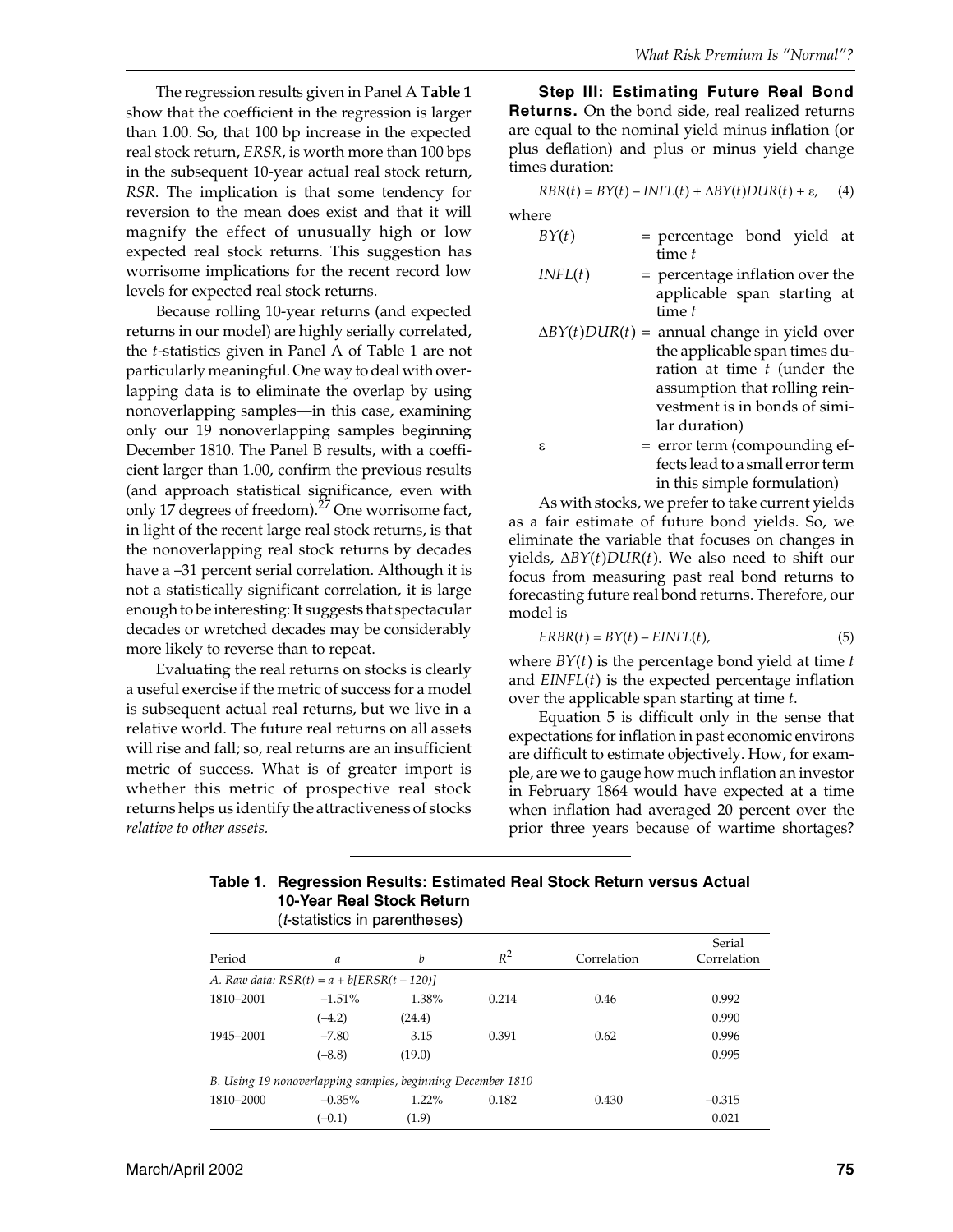Expectations would depend strongly on the outcome of the war: A victory by the North would have been expected to result in a restoration of the purchasing power of the dollar as wartime shortages disappeared; a victory by the South could have had severe consequences on the ultimate purchasing power of the North's dollar as a consequence of debt that could no longer be serviced. A rational expectation might have been for inflation greater than 0 (reflecting the possibility of victory by the South) but less than the 20 percent three-year inflation rate (reflecting the probability of victory by the North).

We based the estimate for expected future inflation on an *ex ante* regression forecast of 10-year future inflation based, in turn, on recent three-year inflation.<sup>28</sup> **Figure 6** shows how the expected rate of inflation has steadily become more closely tied to recent actual inflation in recent decades. Bond yields responded weakly to bursts of inflation up until the time of the Great Depression; they responded more strongly as inflation became a structural component of the economy in the past four decades.

Until the last 40 years, inflation was generally associated with wars and was virtually nonexistent—even negative—in peacetime. Figure 6 shows a burst of double-digit inflation on the heels of the War of 1812, in the late stages of the Civil War, during World War I, and in the rebuilding following World War II. And more recently, double-digit inflation characterized the "stagflation" of 1978–1981 that followed the Vietnam War and the oil shocks of the 1970s. The most notable changes since the Great Depression, especially since World War II, involve the magnitude and perceived role of government and loss of the automatic brakes once applied by the gold standard. From the end of World War II to the great inflationary crisis at the end of the 1970s, the dread of

unemployment that was inherited from the Great Depression was the driving factor in both fiscal and monetary policy.

With the introduction of TIPS in January 1997, we finally have a U.S. government bond that pays a real return, which allows us to simplify the expected real bond returns to be the TIPS yield itself from that date forward; that is,

$$
ERBR(t) = YTIPS(t),\tag{6}
$$

where *YTIPS*(*t*) is the percentage TIPS yield at time *t*.

**Figure 7** shows how the current government bond yield (the "Bond Yield" line) minus expected inflation ("Estimated Inflation") leads to an estimate of the real bond return and hence the longterm expected real bond return ("Estimated Real Bond Yield"), which is the estimate through March of 1998 and the TIPS yield thereafter.<sup>29</sup> From the Equation 5 (or, more recently, Equation 6) formulation, expected real bond returns averaged 3.7 percent over the full period, a very respectable real yield, given the limited risk of government bonds, and good recompense for an investor's willingness to bear some bond-price volatility. Investors may not always have viewed government debt as the rock-solid investment, however, that it is generally considered today.

The 3.7 percent real bond return consists of an average nominal bond yield of 4.9 percent minus an expected inflation rate of 1.2 percent. For comparison, the average actual inflation rate has been 1.4 percent. In the years after World War II, the rate of peacetime inflation embedded in investors' memory banks was essentially zero, perhaps even slightly negative. Consequently, bond investors kept expecting inflation to go away, despite its persistence at a modest rate in the 1950s and early 1960s and an accelerating rate thereafter. As a result, bonds were badly priced for reality during most of



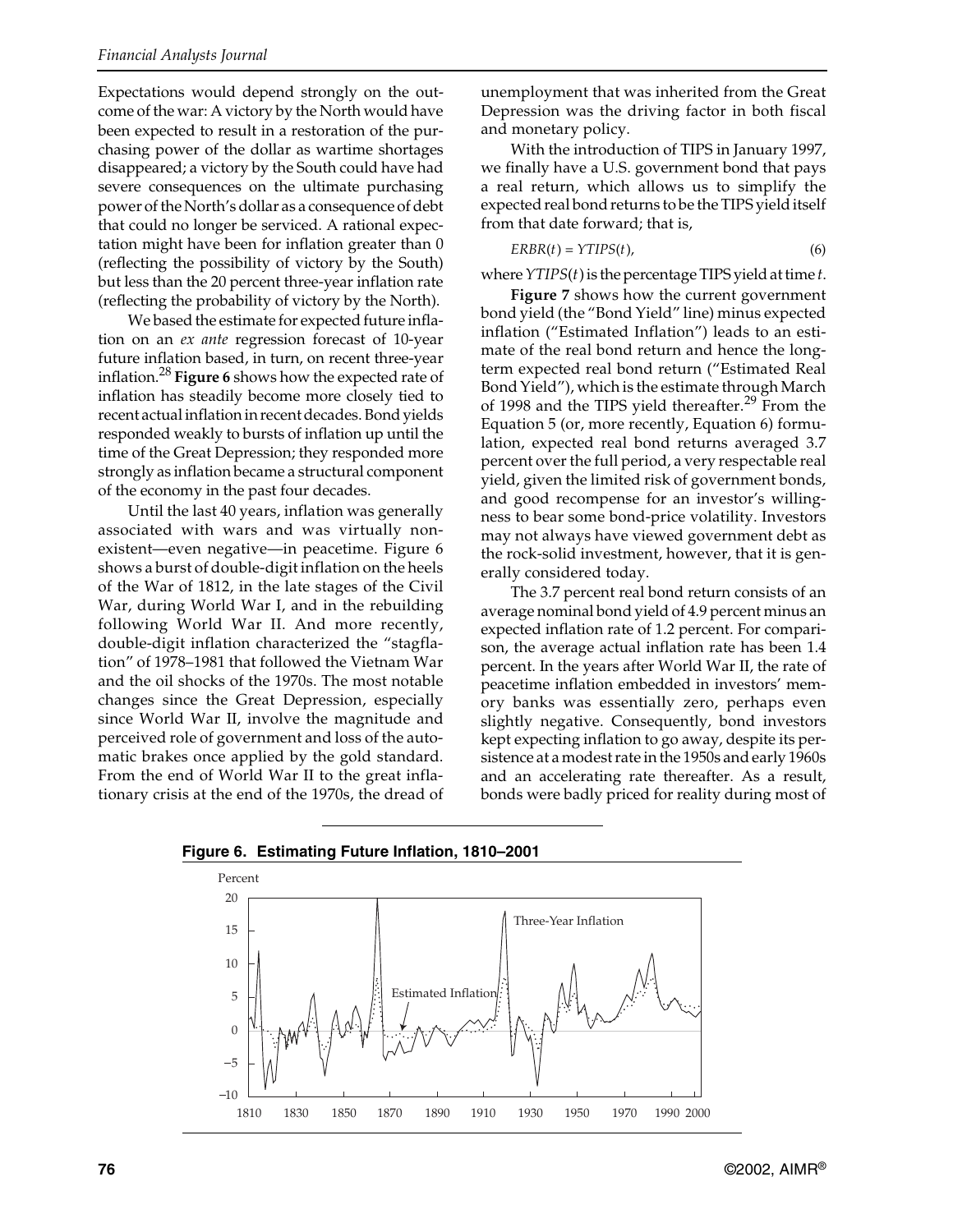



these two decades; they turned out to be certificates of confiscation for their holders until people finally woke up in the 1970s and 1980s. Actual inflation exceeded expected inflation with few exceptions from the start of World War II until roughly 1982; as can be seen in Figure 7, our model captures this phenomenon. Expectations are lower than actual outcomes during this span.

Figure 7 also shows several regimes of real yield with distinct structural change from one regime to the next. From the time the United States was in its infancy until the end of Reconstruction in the late 1870s, investors would not have viewed U.S. government bonds as a secure investment. They would have priced these bonds to deliver a 5–7 percent real yield, except during times of war. The overall stability of the yields is impressive: Unlike the history of stock prices, the surprise elements have been small.

Once the United States had survived the Civil War and the security of U.S. government debt had been demonstrated repeatedly, investors began to price government debt at a 3–5 percent real yield. As Figure 7 shows, this level held, with a brief interruption in World War I, until the country went off the gold standard in 1933. This record is remarkable in view of the high rate of economic growth, but revolutionary technological change in those days, especially in transportation and agriculture, led to such stunning reductions in product costs that inflation was kept at bay except for very brief intervals.

For the next 20–25 years, the nation struggled with the Great Depression, World War II, and the war's aftermath. Investors slowly began to realize that deflationary price drops did not rebound fully after the trough of the Depression and that inflationary price increases did not retreat after the end of the war. The changed role of government plus the end of the gold standard had altered the picture, perhaps irrevocably. During this span, investors priced bonds to offer a 2–4 percent *notional* yield but a rocky –3 percent to +3 percent real yield. As Figure 7 shows, bond investors woke up late to the fact that inflation was now a normal part of life.

From the mid-1950s to date, investors have struggled with more structural inflation and more inflation uncertainty than ever before. Although investors sought to price bonds to deliver a real yield, inflation consistently exceeded their expectations. Only during the down cycle of the inflation roller coaster of 1980–1985 did bonds finally provide real yields to their owners. After this experience, bond investors developed an anxiety about inflation far greater than objective evidence would support. The result was a brief spike in real bond returns in 1984, as Figure 7 shows, with bond yields still hovering at 13.8 percent, even though three-year inflation had fallen to 4.7 percent (and our regression model for future inflation would have suggested expected inflation of 4.6 percent). The "expected" real yield was a most unusual 9.2 percent because investors were not yet prepared to believe that double-digit inflation was a thing of the past.

Another interesting fact is evident in **Figure 8**: The expected real bond returns produced by our formulation are highly correlated with the actual real returns earned over the subsequent decade. For 1810 to 1991, the expected real bond return has a 0.52 correlation with the actual real bond return earned over the next 10 years; from 1945 to date, the correlation rises to an impressive 0.63. Panel A of **Table 2** shows that the coefficient is reliably positive but not reliably more than 1.00, which suggests that, unlike expected real stock returns, no powerful tendency for reversion to the mean is at work in real bond yields. When we used the 19 available nonoverlapping samples (Panel B), we found the resulting correlation to be 0.64, which is a statistically significant relationship. $30$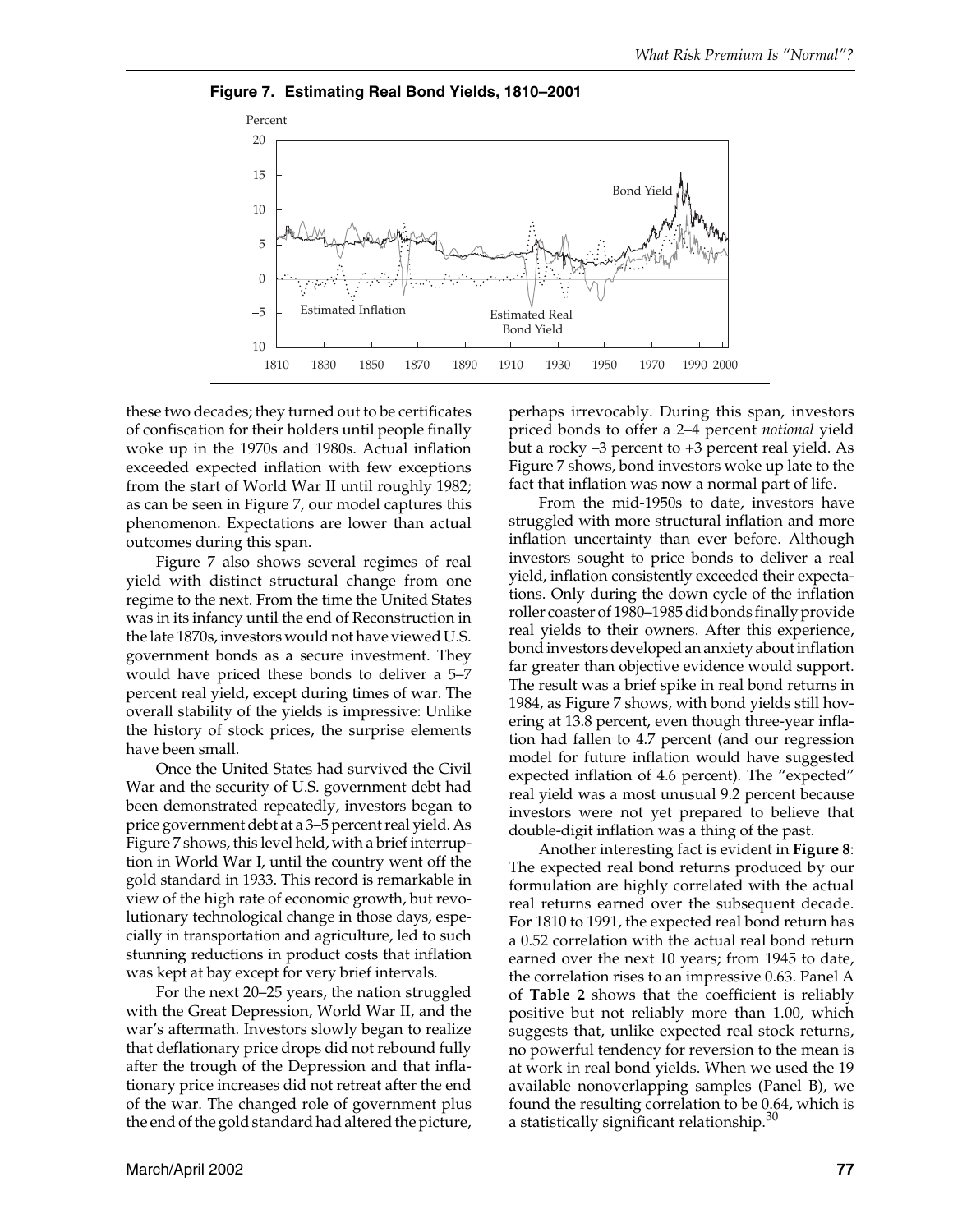



Why is the bond model a better predictor, when raw data are used, than the stock model for the twocentury history? Two reasons seem evident. First, stocks have been more volatile than bonds for almost all 200 years of U.S. data. Therefore, any model for expected real stock returns should have a larger error term. Second, stocks are by their very nature longer term than bonds: A 10-year bond expires in 10 years; stocks have no maturity date.

The bond market correlations would be even better were it not for the negative real yields during times of war, when people tend to consider the inflation a temporary phenomenon. These episodes show up as the "loops" to the left of the body of the scatterplot in Figure 8. At these times, many U.S. investors apparently subordinated their own interests in a strong real yield to the needs of the nation: Long Treasury rates were essentially pegged during World War II and up to 1951, but that did not stop investors from buying them.

**Step IV: Estimating the Equity Risk Premium.** If we now take the difference between the expected real stock return and the expected real bond return, we are left with the expected equity risk premium:

$$
ERP(t) = ERSR(t) - ERBR(t), \qquad (7)
$$

where *ERSR*(*t*) is the expected real stock return starting at time *t* and *ERBR*(*t*) is the expected real bond return starting at time *t*.

**Figure 9** shows the results of this simple framework for estimating the risk premium over the past 192 years. Many observers may be startled to see that this estimate of the forward-looking risk premium for stocks has rarely been above 5 percent in the past 200 years; the exceptions are war, its aftermath, and the Great Depression. The historical average risk premium is a modest 2.4 percent, albeit with a rather wide range. The wide range is more a result of the volatility of expected real bond returns than the volatility of expected real stock returns, which are surprisingly steady except in times of crisis.<sup>31</sup>

Over the past 192 years, our model (Equation 3) suggests that an objective evaluation would have pegged expected real stock returns at about 6.1 percent on average, only 120 bps higher than the average dividend yield. Investors have earned fully 70 bps more than this objective expectation, but they did not have objective reasons to expect to earn as much as they did. Our model suggests that an objective evaluation would have pegged expected real bond returns at about 3.7 percent. Investors have earned 20 bps less because of the inflationary shocks of the 1960s to 1980s; they expected more than they got.

The difference between the expected real returns for stocks and bonds reveals a stark reality. An objective estimate of the expected risk premium would have averaged 2.4 percent (240 bps) during this history (6.1 percent expected real stock returns minus 3.7 percent expected real bond returns), not the oft-cited 5 percent realized excess return that

| <u>iv-teal neal Duily neturit</u><br><i>(t-statistics in parentheses)</i> |                                                             |          |        |             |                       |  |
|---------------------------------------------------------------------------|-------------------------------------------------------------|----------|--------|-------------|-----------------------|--|
| Period                                                                    | $\mathfrak a$                                               | b        | $R^2$  | Correlation | Serial<br>Correlation |  |
|                                                                           | A. Raw data: $RBR(t) = a + b \{ERBR(t - 120)\}$             |          |        |             |                       |  |
| 1810-2001                                                                 | 0.45%                                                       | 0.81%    | 0.266  | 0.52        | 0.999                 |  |
|                                                                           | (3.5)                                                       | (28.1)   |        |             | 0.997                 |  |
| 1945-2001                                                                 | $-0.74$                                                     | 1.05     | 0.399  | 0.63        | 0.997                 |  |
|                                                                           | $(-4.0)$                                                    | (19.3)   |        |             | 0.980                 |  |
|                                                                           | B. Using 19 nonoverlapping samples, beginning December 1810 |          |        |             |                       |  |
| 1810-2001                                                                 | $-1.81\%$                                                   | $1.31\%$ | 0.4120 | 0.64        | 0.182                 |  |
|                                                                           | $(-1.1)$                                                    | (3.5)    |        |             | 0.677                 |  |

# **Table 2. Regression Results: Estimated Real Bond Return versus Actual 10-Year Real Bond Return**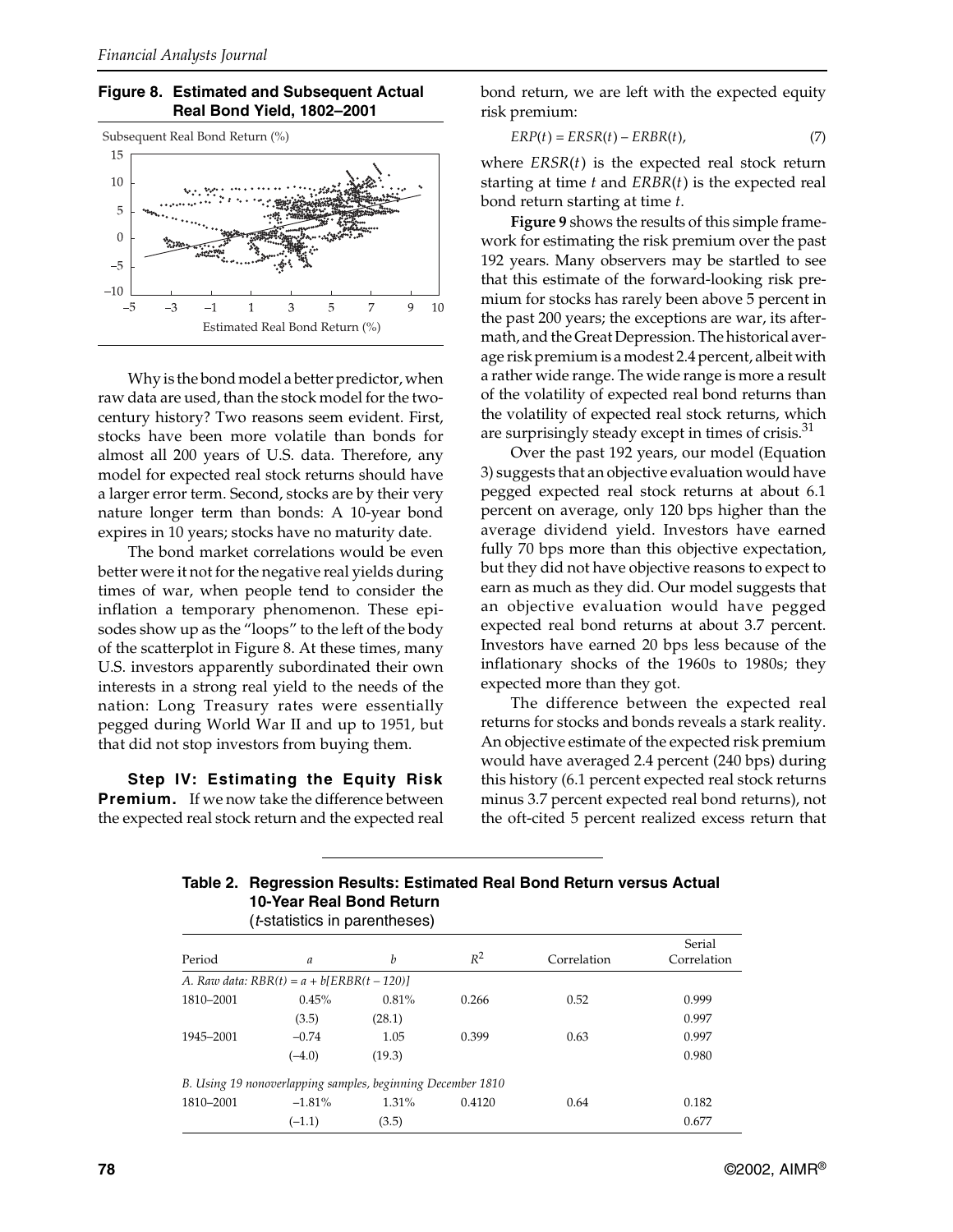

**Figure 9. Estimating the Equity Risk Premium, 1810–2001**

much of the investment world now depends on. Investors have *earned* a higher 3.3 percent (330 bps) excess return for stocks (6.8 percent actual real stock returns minus 3.5 percent for bonds), but the reason is the array of happy accidents for stocks and one extended unhappy accident for bonds.

All of this analysis is of mere academic interest, however, unless we can establish a link between our estimated risk premium and actual subsequent relative returns. Indeed, such a link does exist. The result of our formulation for the equity risk premium has a 0.79 correlation with the actual 10-year excess return for stocks over bonds since 1945 and a 0.66 correlation for the full span. This strong link is clear in **Figure 10**, for 1810–2001, and **Table 3**

#### **Figure 10. Risk Premium and Subsequent 10-Year Excess Stock Returns: Correlations, 1810–1991**



(where, for convenience, we have defined the 10-year excess return of stocks relative to bonds as *ERSB*); each 100 bp change in the equity risk premium is worth modestly more than 100 bps in subsequent annual excess returns for stocks relative to bonds over the next 10 years. As with the expected stock return model (Equation 3), the link for 20-year results is stronger, with correlations over the full span and since 1945 of, respectively, 0.64 and 0.95.

This strong link between objective measures of the risk premium and subsequent stock–bond excess returns is also clear for the 1945–2001 period shown in **Figure 11**, in which every wiggle of our estimate for the risk premium is matched by a similar wiggle in the subsequent 10-year excess return that stockholders earned relative to bondholders. Figure 11 shows that the excess returns on stocks relative to bonds became negative in the late 1960s on a 10-year basis, following low points in the risk premium, and again touched zero 10 years after the 1981 peak in bond yields.

We can also see in Figure 11 how the gap in 10-year results opened up sharply for the 10 years of the 1990s; it opened to unprecedented levels, even wider than in the early 1960s. Prior to this gap opening, the fit between the risk premium and subsequent excess returns is remarkably tight. The question is whether this anomaly is sustainable or is destined to be "corrected." History suggests that such anomalies are typically corrected, especially when the theoretical case to support them is so weak. This reminder should be sobering to investors who are depending on a large equity risk premium.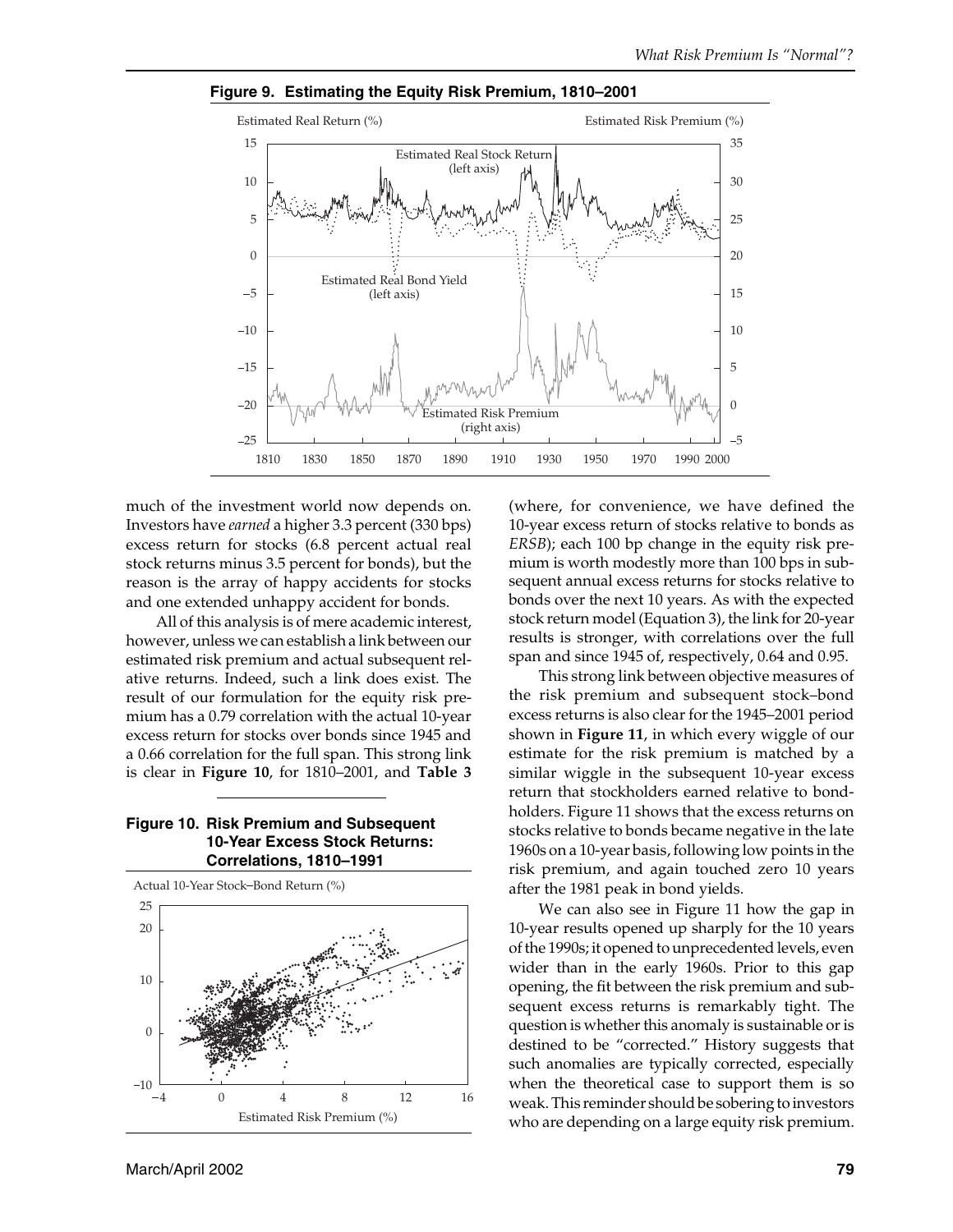| ( <i>t</i> -statistics in parentheses) |                                                             |          |       |             |                       |
|----------------------------------------|-------------------------------------------------------------|----------|-------|-------------|-----------------------|
| Period                                 | $\mathfrak a$                                               | h        | $R^2$ | Correlation | Serial<br>Correlation |
|                                        | A. Raw data: $ERSB(t) = a + b \times P(t - 120)$            |          |       |             |                       |
| 1810-2001                              | $0.91\%$                                                    | 1.08%    | 0.430 | 0.66        | 0.993                 |
|                                        | (8.8)                                                       | (40.6)   |       |             | 0.995                 |
| 1945-2001                              | 2.85                                                        | 1.41     | 0.621 | 0.79        | 0.995                 |
|                                        | (15.4)                                                      | (30.4)   |       |             | 0.996                 |
|                                        | B. Using 19 nonoverlapping samples, beginning December 1810 |          |       |             |                       |
| 1810-2001                              | $0.84\%$                                                    | $1.36\%$ | 0.490 | 0.70        | 0.055                 |
|                                        | (0.8)                                                       | (4.0)    |       |             | 0.371                 |

## **Table 3. Regression Results: Estimated Equity Risk Premium versus Actual 10-Year Excess Return of Stocks versus Bonds**

As with the models for real stock returns and for real bond returns, we also used nonoverlapping spans to take out the effect of the strong serial correlation in the estimated risk premium. For the 19 nonoverlapping spans (Panel B of Table 3), the correlation for the full period jumps to 0.70, with a highly significant *t*-statistic of 4.0.<sup>32</sup>

## **Conclusions**

We have advanced several provocative assertions.

- The observed real stock returns and the excess return for stocks relative to bonds in the past 75 years have been extraordinary, largely as a result of important nonrecurring developments.
- It is dangerous to shape future expectations based on extrapolating these lofty historical returns. In so doing, an investor is tacitly assuming that valuation levels that have doubled, tripled, and quadrupled relative to underlying earnings and dividends can be expected to do so again.
- The investors of 75 years ago would not have had an objective basis for expecting the 8 percent real returns or 5 percent risk premium that stocks subsequently delivered. The estimated equity risk premium at the time was above average, however, which makes 1926 a betterthan-average starting point for the historical risk premium.
- The real internal growth that companies generated in their dividends averaged 0.9 percent a year over the past 200 years, whereas earnings growth averaged 1.4 percent a year over the past 131 years.
- Dividends and earnings growth was slower than the increase in real per capita GDP, which averaged 1.6 percent over the past 200 years and 2.0 percent over the past 131 years. This internal growth is far less than the consensus expectations for future earnings and dividend growth.



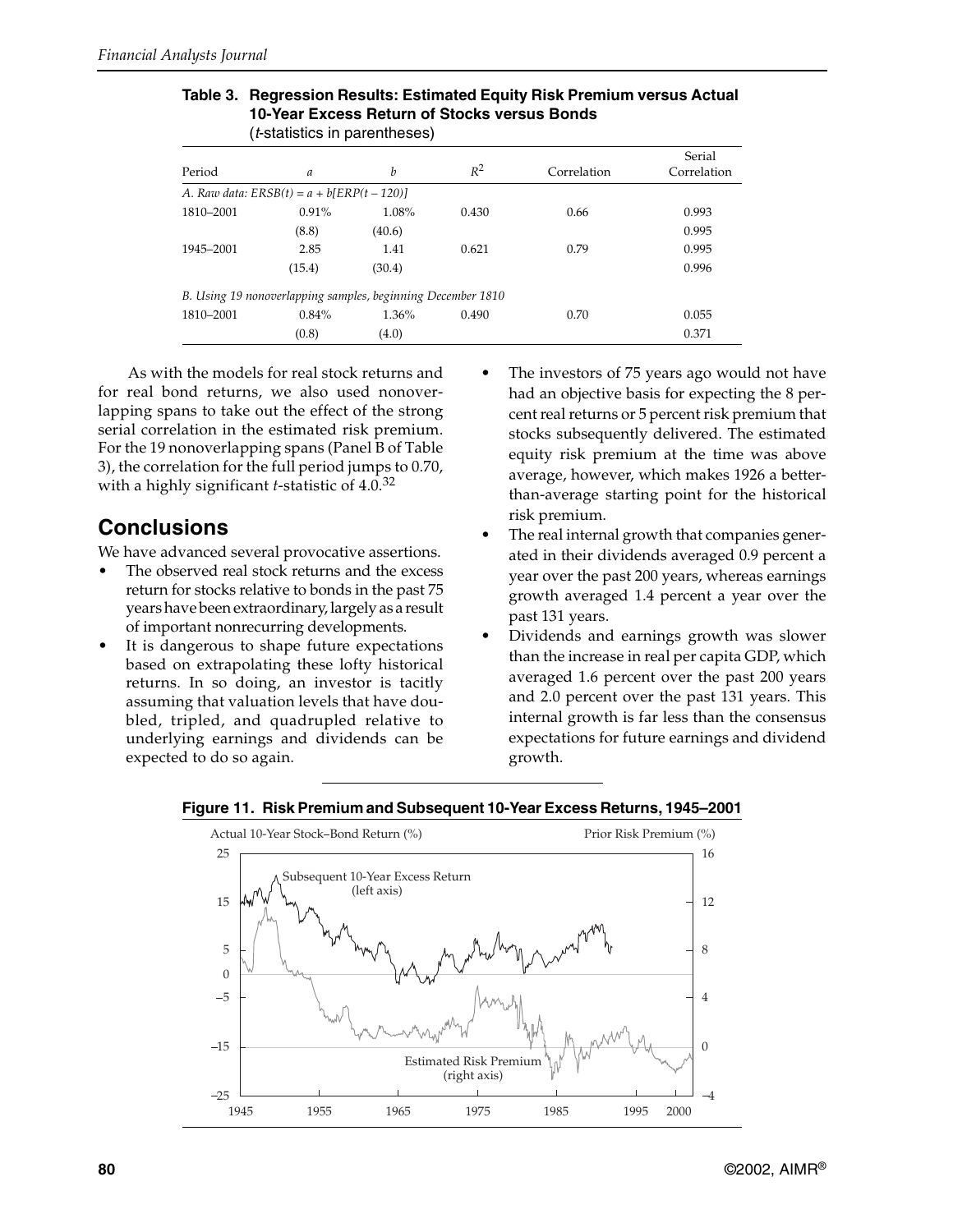- The historical average equity risk premium, measured relative to 10-year government bonds as the risk premium investors might objectively have expected on their equity investments, is about 2.4 percent, half what most investors believe.
- The "normal" risk premium might well be a notch lower than 2.4 percent because the 2.4 percent objective expectation preceded *actual* excess returns for stocks relative to bonds that were nearly 100 bps higher, at 3.3 percent a year.
- The current risk premium is approximately zero, and a sensible expectation for the future real return for both stocks and bonds is 2–4 percent, far lower than the actuarial assumptions on which most investors are basing their planning and spending.<sup>33</sup>
- On the hopeful side, because the "normal" level of the risk premium is modest (2.4 percent or quite possibly less), current market valuations need not return to levels that can deliver the 5 percent risk premium (excess return) that the Ibbotson data would suggest. If reversion to the mean occurs, then to restore a 2 percent risk premium, the difference between 2 percent and zero still requires a near halving of stock valuations or a 2 percent drop in real bond yields (or some combination of the two). Either scenario is a less daunting picture than would be required to facilitate a reversion to a 5 percent risk premium.
- Another possibility is that the modest difference between a 2.4 percent normal risk premium and the negative risk premiums that have prevailed in recent quarters permitted the recent bubble. Reversion to the mean might not ever happen, in which case, we should see stocks sputter along delivering bondlike returns, but at a higher risk than bonds, for a long time to come.

The consensus that a normal risk premium is about 5 percent was shaped by deeply rooted naiveté in the investment community, where most participants have a career span reaching no farther back than the monumental 25-year bull market of 1975–1999. This kind of mind-set is a mirror image of the attitudes of the chronically bearish veterans of the 1930s. Today, investors are loathe to recall that the real total returns on stocks were negative for most 10-year spans during the two decades from 1963 to 1983 or that the excess return of stocks relative to long bonds was negative as recently as the  $10$  years ended August 1993. $^{34}$ 

When reminded of such experiences, today's investors tend to retreat behind the mantra "things will be different this time." No one can kneel before

the notion of the long run and at the same time deny that such circumstances will occur in the decades ahead. Indeed, such crises are more likely than most of us would like to believe. Investors greedy enough or naive enough to expect a 5 percent risk premium and to substantially overweight equities accordingly may well be doomed to deep disappointments in the future as the realized risk premium falls far below this inflated expectation.

What if we are wrong about today's low equity risk premium? Maybe real yields on bonds are lower than they seem. This chance is a frail reed to rely on for support. At this writing, at the end of 2001, an investor can buy TIPS, which provide government-guaranteed yields of about 3.4 percent, but inflation-indexed bond yields are a relatively recent phenomenon in the United States. So, we could not estimate historical real yields for prior years directly, only through a model such as the one described here. If we compare our model for real stock returns, at 2.4 percent in mid-2001, with a TIPS yield of 3.4 percent, we get an estimate for the equity risk premium of –100 bps.

Perhaps real earnings and dividend growth will exceed economic growth in the years ahead, or perhaps economic growth will sharply exceed the historical 1.6 percent real per capita GDP growth rate. These scenarios are certainly possible, but they represent the dreams of the "new paradigm" advocates. The scenarios are unlikely. Even if they prove correct, it will likely be in the context of unprecedented entrepreneurial capitalism, unprecedented new enterprise creation, and hence, unprecedented dilution of shareholders in existing enterprises.

The recurring pattern of history is that exceptionally poor or exceptionally rapid economic growth is never sustained for long. The best performance that dividend growth has ever managed, relative to real per capita GDP, is a scant 10 bp outperformance. This rate, the best 40-year real dividend growth *ever seen*, fell far short of real GDP growth: Real dividend growth was some 2 percent a year below real GDP growth during those same 40-year spans. So, history does not support those who hope that dividend growth will exceed GDP growth. This evidence is not encouraging for those who wish to see a 1.4 percent dividend yield somehow transformed into a 5 percent (or higher) real stock return.

The negative risk premium that precipitated the writing of "The Death of the Risk Premium" (Arnott and Ryan) in early 2000 was not without precedent, although most of the precedents, until recently, are found in the 19th century. In 1984 and again just before the 1987 market crash, real bond yields rose materially above the estimated real return on stocks. How well did this development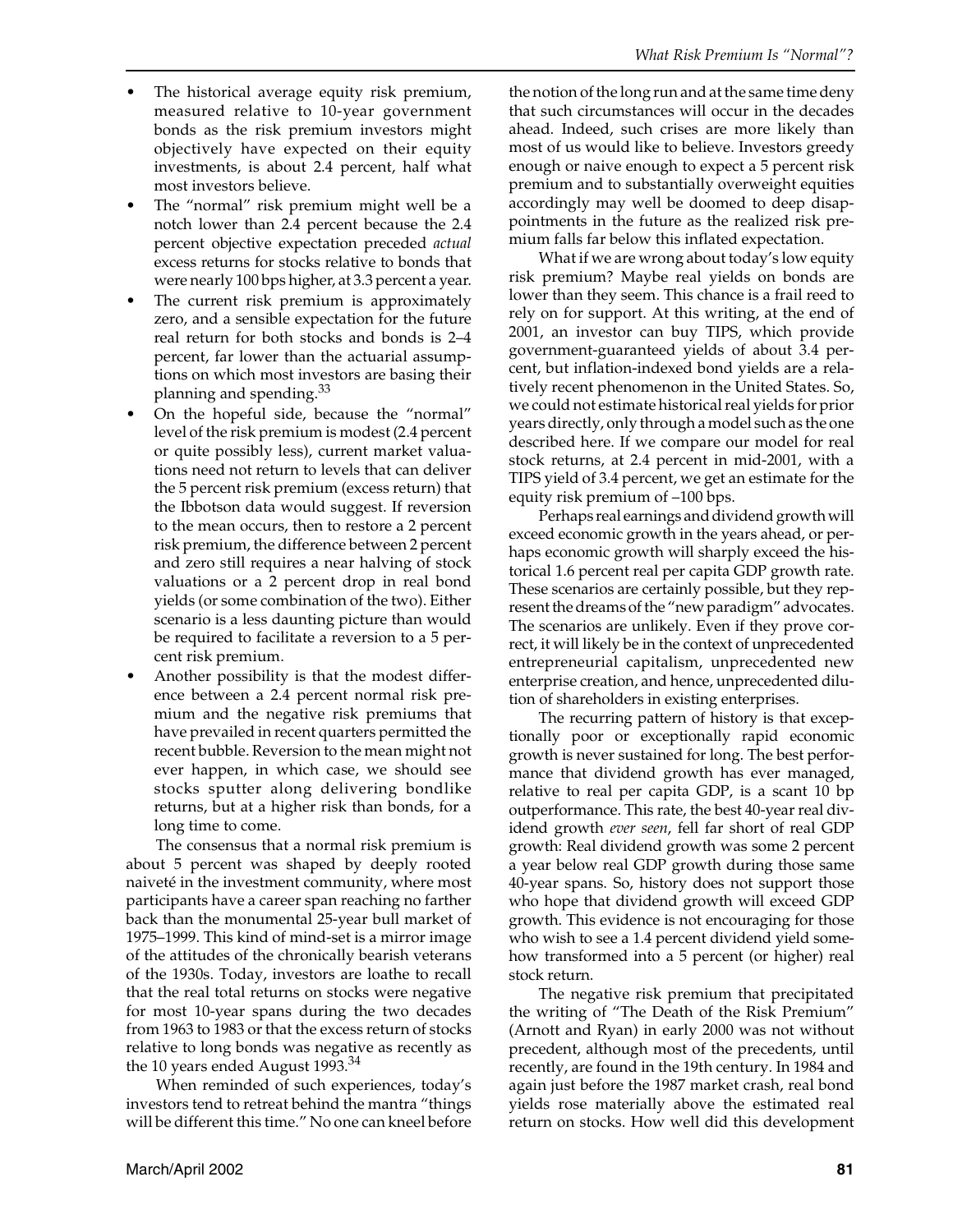predict subsequent relative returns? Stated more provocatively, why didn't our model work? Why didn't bonds beat stocks in the past decade? After all, with the 1984 peak in real bond returns and again shortly before the 1987 crash, the risk premium dipped even lower than the levels seen at the market peak in early 2000. Yet, stocks subsequently outpaced bonds. For an answer, recall that the context was a more than doubling of stock valuations, whether measured in price-to-book ratios, price-todividend ratios, or P/E multiples. If valuation multiples had held constant, the bonds would have prevailed.<sup>35</sup>

## **Appendix A. Estimating the Constituents of Return**

An analysis of historical data is only as good as the data themselves. Accordingly, we availed ourselves of multiple data sources whenever possible. We were encouraged by the fact that the discrepancies between the various sources led to compounded rates of return that were no more than 0.2 percent different from one another.

**Long Government Bond Yields,** *BY***(***t***).** Our data sources are as follows: for January 1800 to May 2001, 10-year government bond yields from Global Financial Data of the National Bureau of Economic Research (NBER) (data were annual until 1843 and were interpolated for monthly estimates); for June 2001 to December 2001, Bloomberg; and for January 1926 to December 2000, Ibbotson Associates, longterm government bond yields and returns. In cases

of differences, we (1) averaged the yield data and (2) recomputed monthly total returns based on an assumed 10-year maturity standard.

**Inflation,** *INF***(***t* **).** We used two sources of inflation and U.S. Consumer Price Index data. For January 1801 to May 2001, NBER (annual until 1950; interpolated for monthly estimates); for June 2001 to December 2001, Bloomberg; and for January 1926 to December 2000, Ibbotson Associates. In cases of differences, we averaged the available data. Ibbotson data were given primary (twothirds) weighting for 1926–1950 because the NBER data are annual through 1950.

**Gross Domestic Product,** *GDP***(***t* **).** For January 1800 to September 2001, NBER GNP data annually through 1920, interpolated July-to-July; for 1921–2001, quarterly GDP data; and for December 2001, *Wall Street Journal* consensus estimates.

**Dividend Yield in Month** *t***,** *DY***(***t***), and Return on Stocks in Month** *t***,** *RS***(***t***).** For January 1802 to December 1925, G. William Schwert (1990); for February 1871 to March 2001, Robert Shiller (2000); for January 1926 to December 2000, Ibbotson Associates (2001); and for April 2001 to December 2001, Bloomberg. In cases of differences, we averaged the available data. In Shiller's data, monthly dividend and earnings data are computed from the S&P fourquarter data for the quarter since 1926, with linear interpolation to monthly figures. Dividend and earnings data before 1926 are from Cowles (1939), interpolated from annual data.

## **Notes**

- 1. The "bible" for the return assumptions that drive our industry is the work of Ibbotson Associates, building on the pioneering work of Ibbotson and Sinquefield (1976a, 1976b). The most recent update of the annual Ibbotson Associates data (2001) shows returns for U.S. stocks, bonds, bills, and inflation of, respectively, 11.0 percent, 5.3 percent, 3.8 percent, and 3.1 percent. These figures imply a real return for stocks of 7.9 percent and a risk premium over bonds of 5.7 percent(570 bps), both measured over a 75-year span. These data shape the expectations of the actuarial community, much of the consulting community, and many fund sponsors.
- 2. Fischer Black was fond of pointing out that examining the same history again and again with one new year added each passing year is an insidious form of data mining (see, for example, Black 1976). The past looks best when nonrecurring developments and valuation-level changes have distorted the results; extrapolating the past tacitly implies a belief that these nonrecurring developments can recur and that the changes in valuation levels will continue.
- We strongly suggest that the investment community draw a distinction between past excess returns (observed returns from the past) and expected risk premiums (expected

return differences in the future) to avoid continued confusion and to reduce the dangerous temptation to merely extrapolate past excess returns in shaping expectations for the risk premium. This habit is an important source of confusion that, quite literally, (mis)shapes decisions about the management of trillions in assets worldwide. We propose that the investment community begin applying the label "risk premium" *only* to expected future return differences and apply the label "excess returns" to observed historical return differences.

4. To see the effect of compounding at this rate, consider that if our ancestors could have earned a mere 1.6 percent real return on a \$1 investment from the birth of Christ in roughly 4 B.C. to today, we would today have enough to buy more than the entire world economy. Similarly, the island of Manhattan was ostensibly purchased for \$24 of goods, approximately the same as an ounce of gold when the dollar was first issued. This modest sum invested to earn a mere 5 percent real return would have grown to more than \$20 billion in the 370 years since the transaction. At an 8 percent real return, as stocks earned from 1926 to 2000 in the Ibbotson data, this \$24 investment would now suffice to buy more than the entire world economy.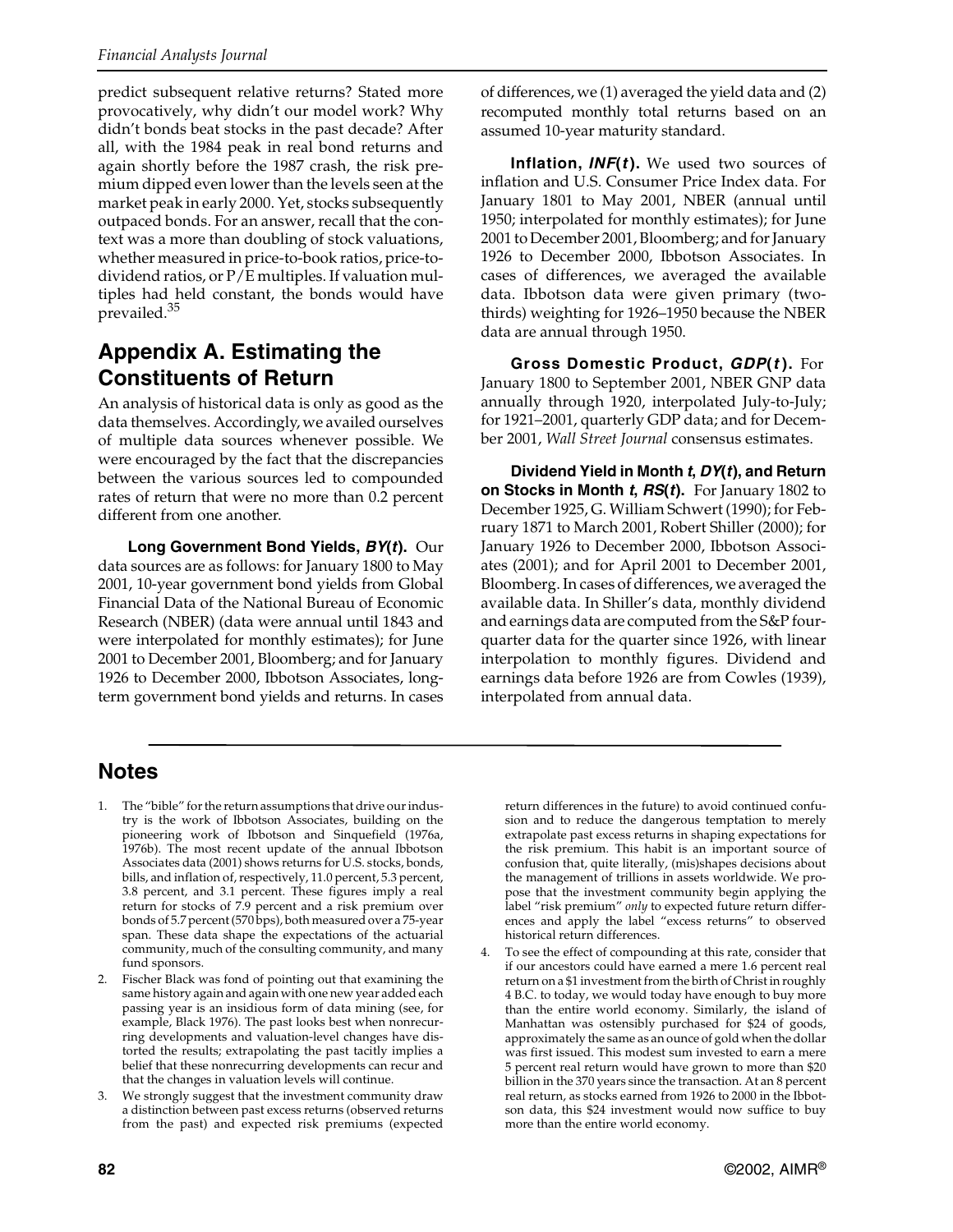- 5. No rational investor buys if he or she expects less than 1 percent real growth a year in capital, but objective analysis will demonstrate that this return is what stocks have actually delivered, plus their dividend yield, plus or minus any profits or losses from changes in yields. As Asness pointed out in "Bubble Logic" (2000), few buyers of Cisco would have *expected* a 1 percent internal rate of return at the peak, although the stock was priced to deliver just that, even if the overly optimistic consensus earnings and growth forecasts at the time were used. These buyers were focused on the view that the stock would produce handsome gains, as it had in the past, rather than on pursuing an objective evaluation, by using IRR or similar objective valuation tools, of expected returns. Such a focus plants the seeds of major disappointment.
- 6. The Welch study investigated an expected *arithmetic* risk premium for stocks relative to *cash*, not bonds. The difference between arithmetic and geometric returns is often illustrated by someone earning 50 percent in one year and –50 percent in the next. The arithmetic average is zero, but the person is down 25 percent (or 13.4 percent a year). Most practitioners think in terms of compounded geometric returns; in this example, practitioners would focus on the 13 percent a year loss, not on the zero arithmetic mean. If stocks have 16 percent average annual volatility (the average since World War II), the result is that the arithmetic mean is 130 bps higher than the geometric mean return (the difference is approximately half the variance, or 16 percent  $\times$  16 percent/2). Such a difference might be considered a "penalty for risk." If we add a 70 bp real cash yield (the historical average) plus a 720 bp risk premium minus a 130 bp penalty for risk, we find 6.6 percent to be the implied consensus of the economists for the geometric real stock return.
- 7. Such a return could easily fall to 0–2 percent net of taxes, especially in light of government's taxes on the inflation component of returns.
- 8. Smith's work even won a favorable review from John Maynard Keynes (for Keynes' approach, see his 1936 classic).
- 9. TIPS is the acronym for Treasury Inflation-Protected Securities, which have been replaced by Treasury Inflation-Indexed Securities.
- 10. In fairness, growth is now an explicit part of the picture. Dividend payout ratios are substantially lower than in the early 1920s and the 19th century as a result, at least in part, of corporate desires to finance growth. That said, our own evidence would suggest that internal reinvestment is not necessarily successful: High payout ratios precede higher growth than do low payout ratios.
- 11. We are indebted to G. William Schwert and Jeremy Siegel for some of the raw data for this analysis (see also Schwert 1990 and Siegel 1998). Although multiple sources exist for data after 1926 and a handful of sources provide data beginning in 1855 or 1870, Professor Schwert was very helpful in assembling these difficult early data. Professor Siegel provided earnings data back to 1870. We have not found a source for earnings data before 1870.
- 12. The U.S. Bureau of Labor Statistics maintains GDP data from 1921 to date; the earlier data are for GNP (gross national product). Because the two were essentially the same thing until international commerce became the substantial share of the economy that it is today, we used the GNP data from the Bureau of Labor Statistics for the 19th century and the first 20 years of the 20th century.
- 13. We stripped out reinvestment in the measure of real dividend growth shown in Figure 3 because investors are already receiving the dividend. To include dividends in the real dividend growth would double-count these dividends. What should be of interest to us is the internal growth in dividends stemming from reinvestment of the retained earnings.
- 14. We multiplied the real dividends by 10 to bring the line visually closer to the others; the result is that on those few occasions when the price line and dividend line touch, the dividend yield is 10 percent.
- 15. The fact that growth in real dividends and earnings is closer to per capita GDP growth than it is to overall GDP growth is intuitively appealing on one fundamental basis: Real per capita GDP growth measures the growth in productivity. It is sensible to expect real income, real per share earnings, and real per share dividends to grow with productivity rather than to mirror overall GDP growth.
- 16. This history holds a cautionary tale with regard to today's stock option practices.
- 17. This fall in dividends of existing enterprises is not surprising when one considers that the companies that existed in 1802 probably encompass, at most, 1 percent of the economy of 2001. The world has so changed that, at least from the perspective of the dominant stocks, today's economy would be unrecognizable in 1802.
- 18. Another way to think about this idea is to recognize the distinction between a market portfolio and a market index. The market portfolio shows earnings and dividend growth that are wholly consistent with growth in the overall economy (Bernstein 2001a). But if one were to unitize that market portfolio, the unit values would not grow as fast as the total capitalization and the earnings and dividends per unit (per "share" of the index) would not keep pace with the growth in the aggregate dollar earnings and dividends of the companies that compose the market portfolio. (When one stock is dropped and another added to a market index, typically the added stock is larger in capitalization than the deletion, which increases the divisor for constructing the index.) Precisely the same thing would happen in the management of an actual index fund. When a stock was replaced, the proceeds from the deleted stock would rarely suffice to fund the purchase of the added stock. So, all stocks would be trimmed slightly to fund that purchase; this consequence is implied by the change in the divisor for an index. It is this mechanism that drives the difference between the growth of the aggregate dollar earnings and dividends for the market portfolio, which will keep pace with GDP growth over time, and the growth of the "per share" earnings and dividends for the market *index* that creates the dilution we attribute to entrepreneurial capitalism. After all, entrepreneurial capitalism creates the companies that we must add to the market portfolio, thus changing our divisor and driving a wedge between the growth in market earnings or dividends and the growth in earnings and dividends per share in a market index.
- 19. See Bernstein (2001b). Over the past 131 years, the correlation between payout ratios and subsequent 10-year growth in real earnings has been 0.39; over the past 50 years, this correlation has soared to 0.66. Apparently, the larger the fraction of earnings paid out as dividends, the faster earnings subsequently grow, which is directly contrary to the Miller–Modigliani maxim (see Miller and Modigliani 1961 and Modigliani and Miller 1958).
- 20. To produce a 3.4 percent real return from stocks, matching the yield on TIPS, real growth in dividends needs to be 1.9 percent (twice the long-term historical real growth rate) while valuation levels remain where they are. Less than twice the historical growth in real dividends, or a return to the 3–6 percent yields of the past, will not get us there.
- 21. We have made the simplifying assumption that "long term" is a 10-year horizon. Redefining the long-term returns over a 5-year or 20-year horizon produces similar results.
- 22. Because this adjusted dividend is always at or above the true dividend, we have introduced a positive error into the average dividend yield. We offset this error by subtracting the 40-year average difference between the adjusted dividend and the true dividend. In this way, *EDY*(*t*) is not overstated, on average, over time.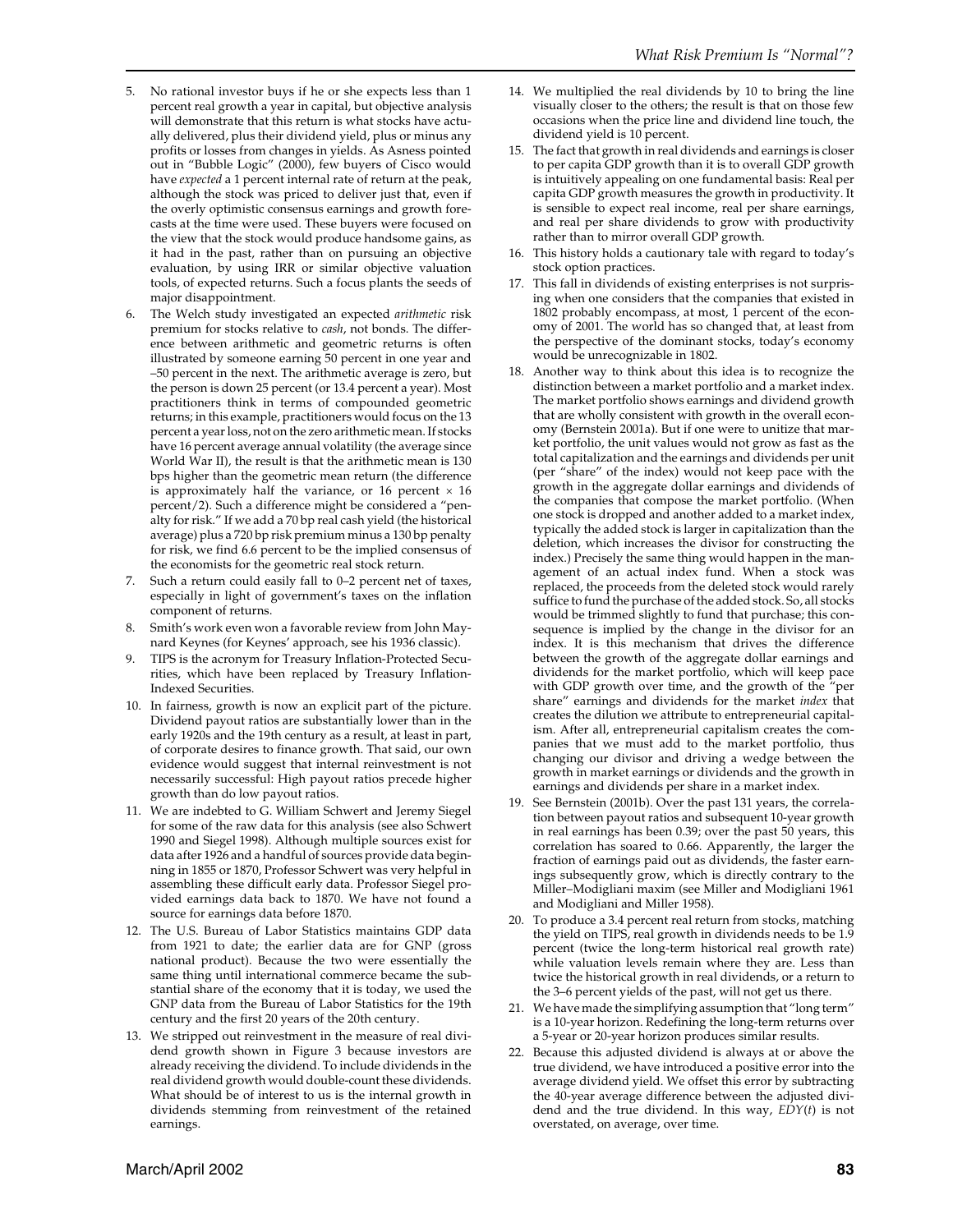- 23. Of course, stock buybacks increase the share of the economy held by existing shareholders.
- 24. Arnott and Asness (2002) have shown that since 1945, the payout ratio has had a 77 percent correlation with subsequent real earnings growth. That is, higher retained earnings have historically led to slower, not faster, earnings growth.
- 25. Throughout this article, when we refer to a 10-year average or a 40-year average, we have used the available data if fewer years of data were available. For instance, for 1820, we used the 20-year GDP growth rate because 40 years of data were unavailable. We followed a convention of requiring at least 25 percent of the intended data; so, if the analysis was based on a 40-year average, we tolerated a 10-year average if necessary. To do otherwise would have forced us to begin our analysis in about 1840 and lose decades of interesting results. Because data before 1800 are very shaky and we required at least 10 years of data, our analysis begins, for the most part, in 1810.
- 26. We cannot know the 10-year returns from starting dates after 1991, so 192 years of expected return data lead to 182 years of correlation with subsequent 10-year actual returns.
- 27. Another way to deal with serially correlated data is to test correlations of differenced data. When we carried out such tests, we found that over the full span, the *R*2 actually *rose* to 0.446 from the 0.214 shown in Panel A of Table 1; moreover, since 1945, the differenced results showed a still impressive 46 percent correlation. These results are available from the authors on request.
- 28. In an *ex ante* regression, the model is respecified for each monthly forecast with the use of all previously available data only.
- 29. We made the simplifying assumption that "long term" is a 10-year horizon. Redefining the long-term returns over a 5-year or 20-year horizon produced similar results.
- 30. Even when we considered successive differences to eliminate the huge serial correlation of real bond yields and 10-year real bond returns, the result from 1945 to date (available from the authors) was identical to the result for the raw data—a correlation of 0.63.
- 31. For investors accustomed to the notion that stock returns are uncertain and bond returns are assured over the life of the bond, this result will come as a surprise. But conventional bonds do *not* assure real returns; their expected real returns, therefore, should be highly uncertain. Stocks do, in a fashion, pass inflation through to the shareholder. So, nominal returns for stocks may be volatile and uncertain, but expected real stock returns are much more tightly defined than expected real bond returns.
- 32. Differencing caused the correlation for the full 182-year span to fall from 0.66 to 0.61 and, for the span following World War II, caused it to fall from 0.79 to 0.48.
- 33. For the taxable investor, the picture is worse, of course. In the United States, investors are even taxed on the inflation component of returns. From valuation levels that are well above historical norms, a negative real after-tax return is not at all improbable.
- 34. The excess return of stocks over bonds was negative also in the decades ended September 1991, November 1990, most 10-year spans ending August 1977 to June 1979, and the spans ending September 1974 to January 1975.
- 35. Consider the 10 years starting just before the stock market crash in September 1987. This span began with double-digit bond yields. The bond yield of 9.8 percent minus a regression-based inflation expectation of 3.6 percent led to an expected real bond return of 6.2 percent. The stock yield of 2.9 percent plus expected real per capita GDP growth of 1.6 percent minus an expected dividend shortfall relative to per capita GDP of 0.4 percent led to an expected real stock return of 4.0 percent. The risk premium was –2.0 percent. But stocks beat bonds by 4.9 percent a year over the next 10 years ending September 1997. What happened? The dividend yield plunged to 1.7 percent. This plunge in yields contributed 5.8 percent a year to stock returns; in the absence of this revaluation, stocks would have underperformed bonds by –0.9 percent. So, the –2.0 percent forecast was not bad; dividends rose a notch faster than normal, and more importantly, the price that the market was willing to pay for each dollar of dividends nearly doubled.

## **References**

Arnott, Robert D., and Clifford S. Asness. 2002. "Does Dividend Policy Foretell Earnings Growth?" Unpublished working paper (January).

Arnott, Robert D., and James N. von Germeten. 1983. "Systematic Asset Allocation." *Financial Analysts Journal,* vol. 39, no. 6 (November/December):31–38.

Arnott, Robert D., and Ronald Ryan. 2001. "The Death of the Risk Premium: Consequences of the 1990s." *Journal of Portfolio Management*, vol. 27, no. 3 (Spring):61–74.

Asness, Cliff. 2000. "Bubble Logic or How to Learn to Stop Worrying and Love the Bull." AQR working paper (June).

Bernstein, Peter L. 2001a. "Ending Endism." *Economics and Portfolio Strategy* (April 30).

———. 2001b. "The Real Economy and the Unreal Economy." *Economics and Portfolio Strategy* (May 15).

Black, Fisher. 1976. "Studies of Stock Price Volatility Changes." *Proceedings of the 1976 Meetings of the American Statistical Society, Business and Economics Statistics Section*:177–181.

Campbell, John Y., and Robert J. Shiller. 1998. "Valuation Ratios and the Long-Run Stock Market Outlook." *Journal of Portfolio Management*, vol. 24, no. 2 (Winter):11–26.

Chancellor, Edward. 1999. *Devil Take the Hindmost*. New York: Farrar, Straus, and Giroux.

Claus, James, and Jacob Thomas. 2001. "Equity Premia as Low as Three Percent? Evidence from Analysts' Earnings Forecasts for Domestic and International Stocks." *Journal of Finance,* vol. 56, no. 5 (October):1629–66.

Cornell, Bradford*.* 1999. *The Equity Risk Premium*. New York: Wiley Frontiers in Finance.

Cowles, Alfred. 1939. *Common Stock Indexes: 1871–1937.* Bloomington, IN: Principia.

Fama, Eugene F., and Kenneth R. French. 2000. *The Equity Risk Premium*. Working Paper No. 522, Center for Research in Security Prices (April).

Fisher, Irving. 1930. *The Theory of Interest*. New York: MacMillan.

Hicks, Sir John Richard. 1946. *Value and Capital: An Inquiry into Some Fundamental Principles of Economic Theory.* Oxford, UK: Oxford University Press.

Ibbotson, Roger, and Rex A. Sinquefield. 1976a. "Stocks, Bonds, Bills and Inflation: Year-by-Year Historical Returns (1926–74)." *Journal of Business*, vol. 49, no. 1 (January):11–47.